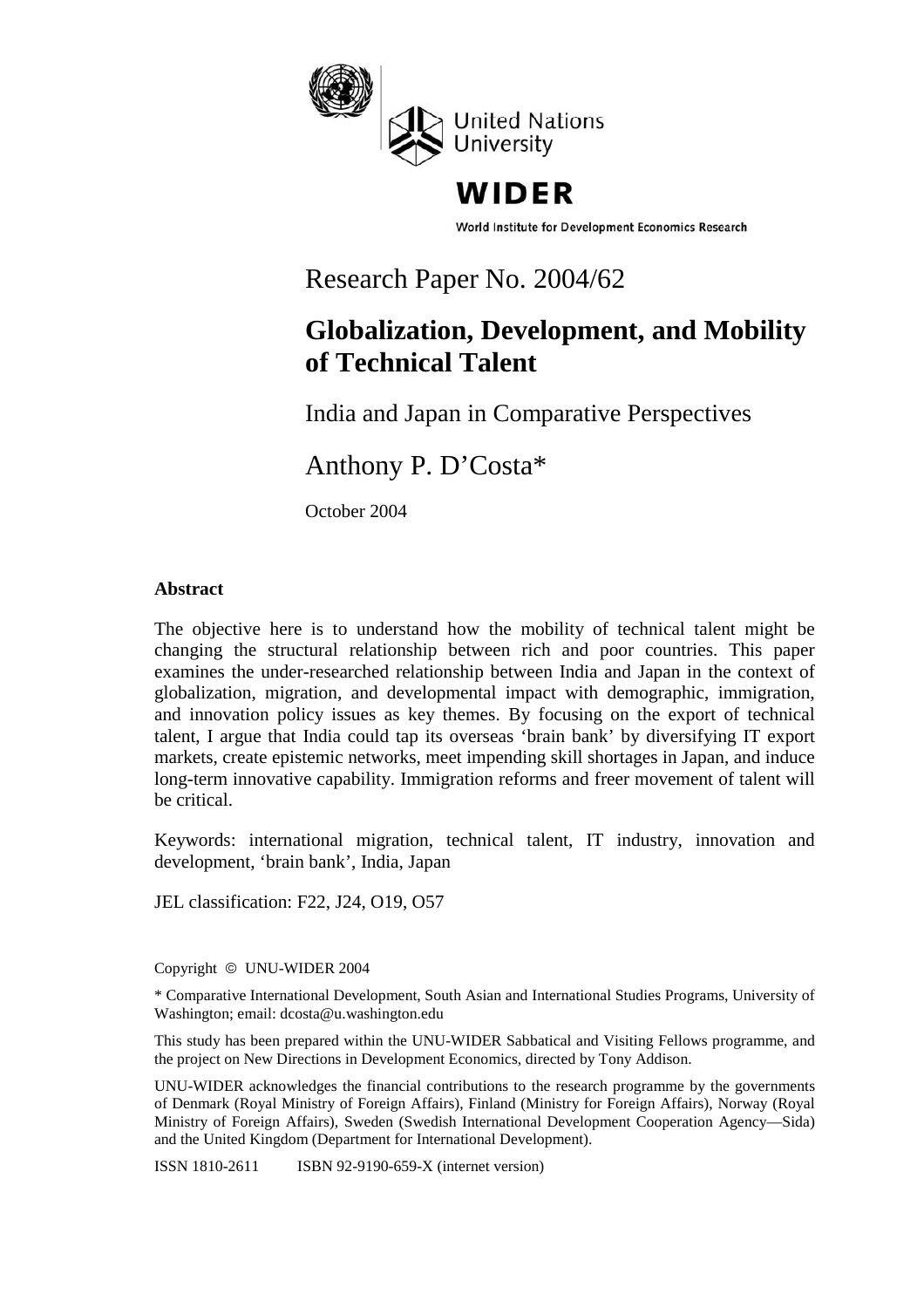#### **Acknowledgements**

I thank UNU-WIDER for its congenial professional environment. Janette Rawlings, as always, provided substantive and editorial assistance. The usual disclaimers apply.

*The World Institute for Development Economics Research (WIDER) was established by the United Nations University (UNU) as its first research and training centre and started work in Helsinki, Finland in 1985. The Institute undertakes applied research and policy analysis on structural changes affecting the developing and transitional economies, provides a forum for the advocacy of policies leading to robust, equitable and environmentally sustainable growth, and promotes capacity strengthening and training in the field of economic and social policy making. Work is carried out by staff researchers and visiting scholars in Helsinki and through networks of collaborating scholars and institutions around the world.*

*www.wider.unu.edu publications@wider.unu.edu*

UNU World Institute for Development Economics Research (UNU-WIDER) Katajanokanlaituri 6 B, 00160 Helsinki, Finland

Camera-ready typescript prepared by Liisa Roponen at UNU-WIDER Printed at UNU-WIDER, Helsinki

The views expressed in this publication are those of the author(s). Publication does not imply endorsement by the Institute or the United Nations University, nor by the programme/project sponsors, of any of the views expressed.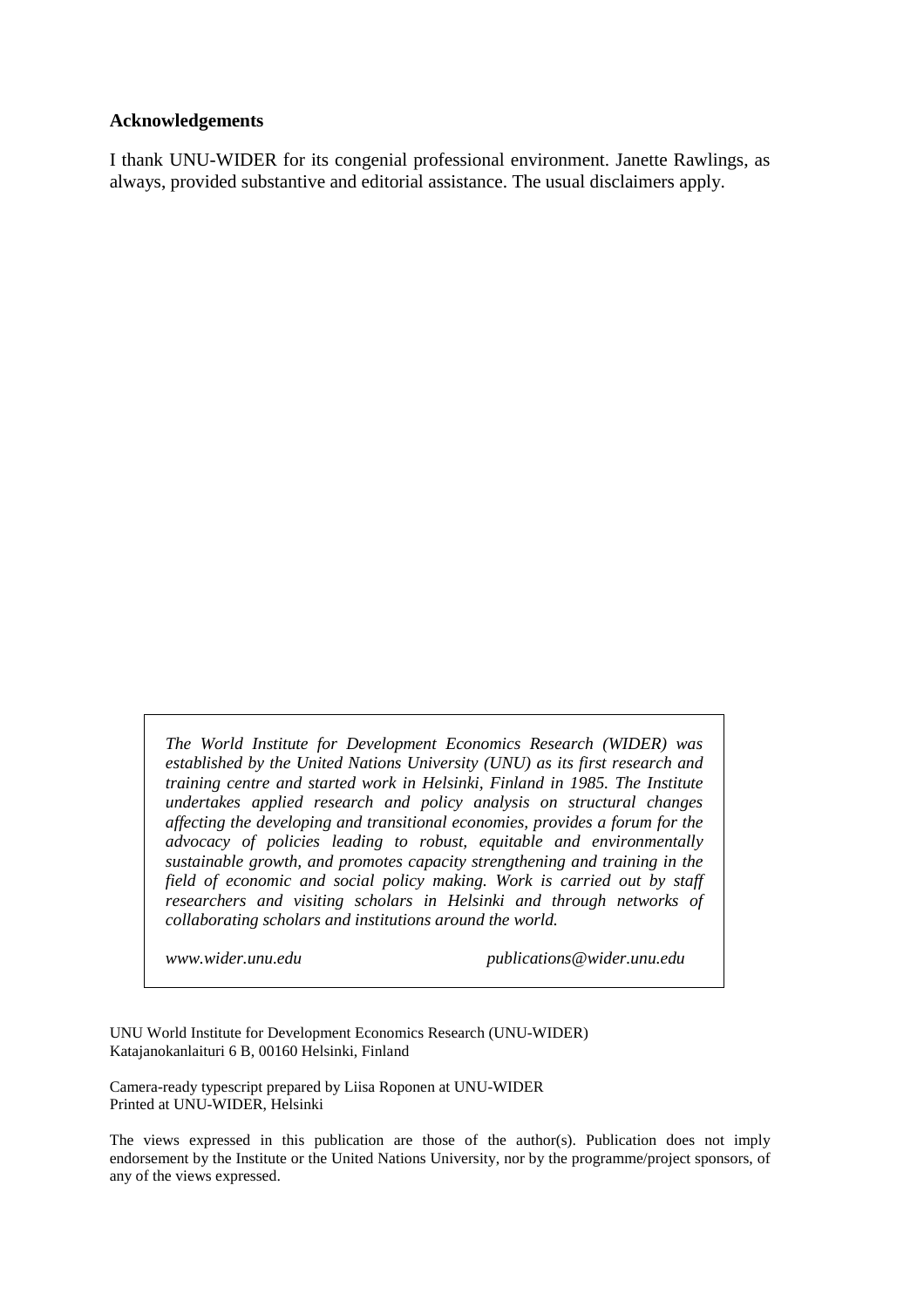# **1 Introduction**

The primary objective of this paper is to understand how the mobility of technical talent might be changing the structural relationship between rich and poor countries. It examines the under-researched relationship between India and Japan in the wider context of globalization, migration, and developmental impact. There are demographic, immigration, and development policy issues surrounding this relationship. Broadly, there are three dimensions addressed in the paper. The first is an assessment of the movement of highly skilled technical professionals in the world economy, a little discussed part of the process of globalization. Second, the paper links the skilled labour mobility to the innovation process. Third, it projects the kind of interaction that might arise with Japan's growing dependence on foreign technical workers and India's increasing ability to supply skilled professionals to the global economy.1

Globalization discussions are usually centred around the process and impact of economic integration, focusing on the movement of goods and services, capital, and technology (Dicken 1998). While new opportunities from integration are recognized, there is a consensus on the structural dependence of developing economies on the OECD economies (Hoogvelt 2001). Roughly two-thirds of global trade and foreign direct investment (FDI) take place among the OECD members (Held *et al.* 1999). Much progress has been made in acknowledging the contemporary process of global migration and related asylum issues (Boswell and Crisp 2004). In recent years, the benefits of migration for both poor and rich countries have been also recognized. The growing magnitude of remittances from overseas workers, both temporary and permanent, and the availability of foreign exchange for productive economic activities have been noted (Nayyar 1994, 2002; Khadria 2001). What has not been adequately examined is the increasing movement of technical personnel in the globalization process and the impact it has on both the sending and receiving countries.2 It was only recently that the OECD sponsored several studies that attempted to document the extent of mobility of human resources in science and technology (HRST) (OECD 2001; Khadria 2004a, 2004b). Most other studies have been concerned with international migration of workers generally, the challenges receiving countries face in integrating migrants, and identifying some conventional forms of economic impact (Roseveare and Jorgensen 2004; Coppel, Dumont and Visco 2001).

While the contribution of foreign HRST to receiving countries has been acknowledged, there is little discussion as to how the mobility of HRST could result in long-term benefits such as innovative capability for sending countries (see Borjas 2001). For the purposes of this study only HRST relevant to the information technology (IT) industry is examined because of the industry's dynamism and India's growing presence in it. The available discussion does not link well the intellectual and entrepreneurial contribution brought about by the mobility of technical talent for home country development. There is also a tendency to focus on permanent migrants and thus overlook the significance of temporary workers, who are critical to information technology. Moreover, in the attempt to provide a generalized understanding of migration of HRST, little analysis has been of

<sup>1</sup> The empirical basis for this third dimension is left for a separate investigation, which will be carried out during 2005 and 2006.

<sup>2</sup> In an otherwise excellent treatment of information technology and globalization, Castells (1998) does not dwell on the mobility of technical talent.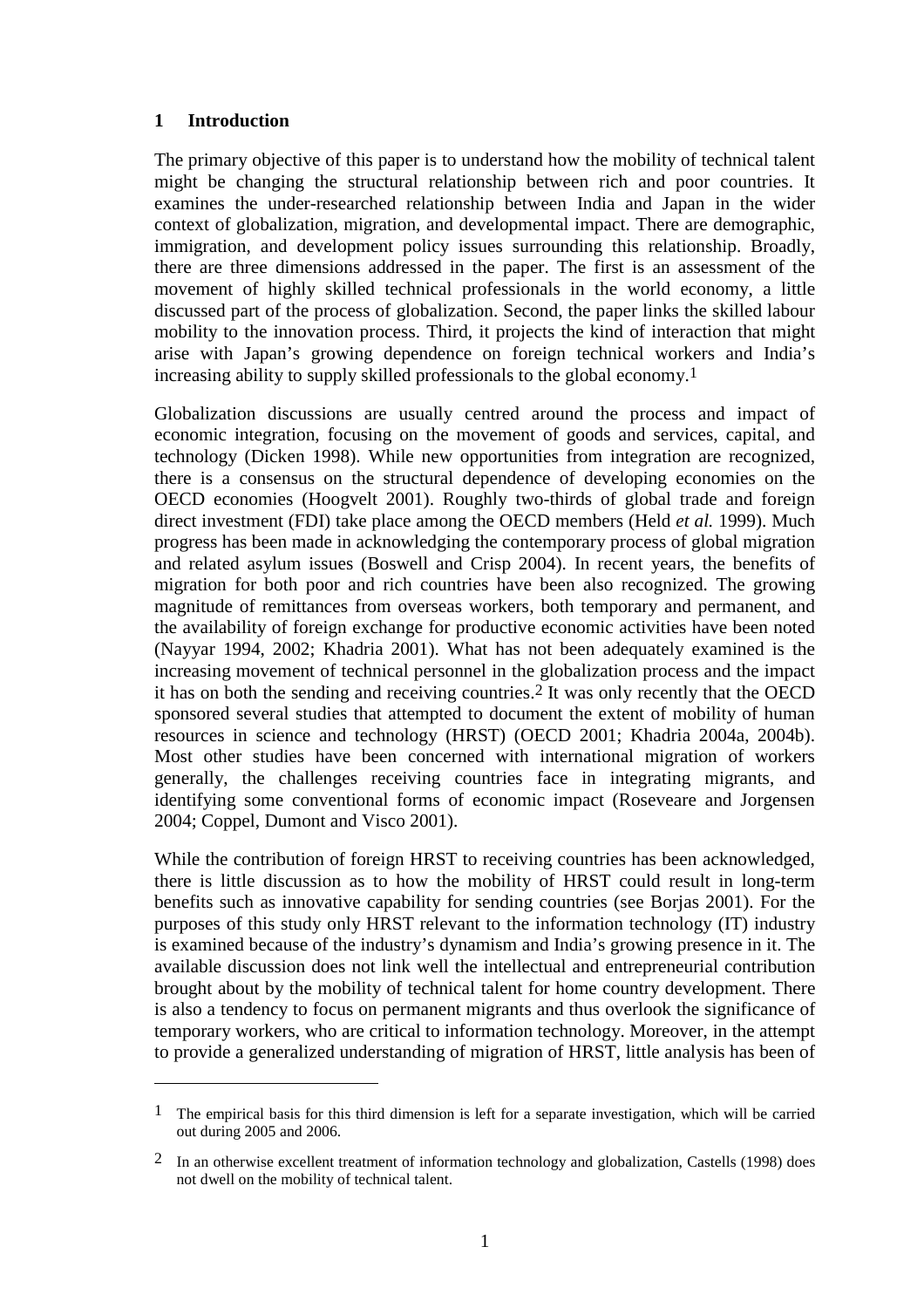country-specific details. For example, little is known about the global mobility of highly skilled technical professionals to Japan (OECD 2003a, 2003b). Consequently, there are significant gaps in our understanding of how Japan fits into the contemporary process of talent movement and how its competitiveness in high-tech industry might be impacted in the future.

Nowhere is the labour shortage more serious than in Japan. Given that Japan is facing labour shortages and it has a tight and ill-designed immigration policy in place, there is a greater need to assess the Japanese situation (Kuwahara 1998; Iguchi 1998; Cohen and Zaidi 2002: 28-9). Discussions by economists and other social scientists on labour mobility have been largely concerned with the movement of *unskilled* workers and migrant remittances. Thus, nearly all research on immigration to Japan examines lowwage workers in construction, small manufacturing industries, and the 'entertainment' sectors from China, the Philippines, Thailand, Bangladesh, and Iran (Ahmed 2000). There are references to western professionals in the Japanese business services but not to technical professionals (Sassen 1998; Fuess 2003). Virtually all research on Indian (and Chinese) professionals abroad (often referred to as a technical diaspora) is focused on immigration to the US (Saxenian 1999, 2002; Leng 2002). At the same time, countries such as India and China have become important suppliers of workers and technical talent. If progress is made on Mode 4 trade in services under the General Agreement on Trade in Services (GATS) negotiations, we can anticipate higher temporary flows of high technology service workers (World Bank 2004; OECD 2003c). Mode 4 is a pending proposal under the WTO, which is designed to enhance exports of services by allowing temporary migration of workers from the developing world to the rich countries. The question is how could developing countries such as India, that create and contribute HRST for the world economy, benefit from the mobility of their talent?

This paper is divided into four main sections. The first section briefly documents the movement of workers in the globalization process. The discussion is centred around the economic impact of international migration on both sending and receiving countries, particularly the former in terms of remittances. The second part establishes the possible favourable impact of mobility of technical talent on development in the sending country, despite contrarian brain-drain arguments. The significance of social networks and the associated 'brain circulation' on innovation and entrepreneurialism is highlighted. The next part briefly presents the Japanese case to highlight the particular demographic and policy dilemmas that place Japan in a difficult situation. The final part, in the absence of firm-level data, hypothesizes the benefits both Japan and India could reap with the generation of technical talent and its circulation to Japan's currently underserved IT labour market.

# **2 Globalization and labour mobility**

# **2.1 Migration patterns**

Globalization, as a process of economic integration, entails increased trade in goods and services, flows of capital and technology transfers, and mobility of talent associated with the global integration of production. Global migration has been historically driven by income and wealth differences and professional opportunities as well as wars and political and ethnic strife. At the same time, economic integration has exacerbated the mismatch between the talent generated and the absorptive capacity of local economies,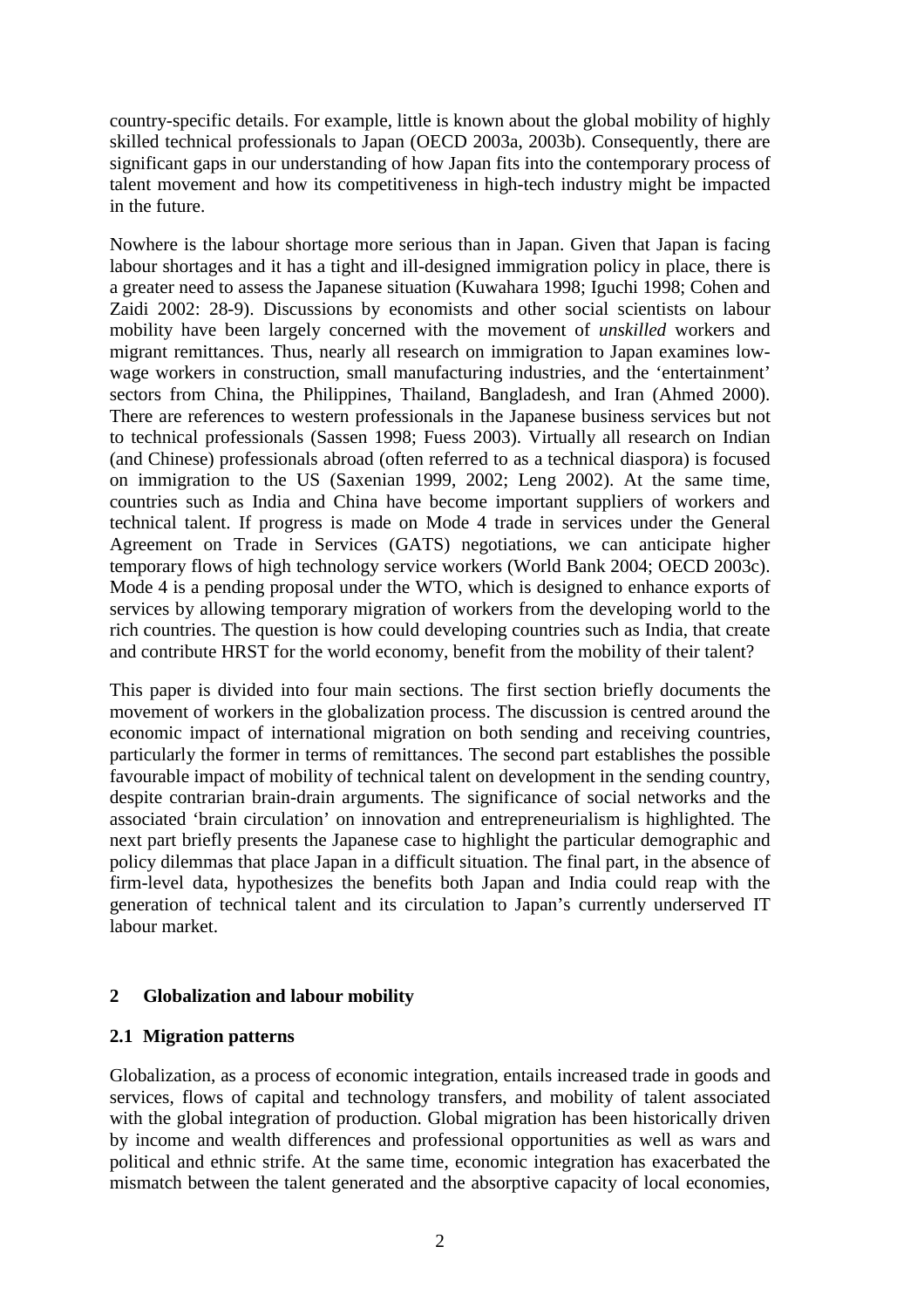thereby spurring the contemporary movement of HRST. In the sections below the migration process is briefly reiterated.3 Although the data on migration are not strictly comparable due to varying national systems of documentation, the table below provides rough magnitudes of global flows of migrants.

|                                                                             | Inflows of foreign population into selected OECD countries |                          |                          |                          |                                                                         |       |                          |       |                            |       |
|-----------------------------------------------------------------------------|------------------------------------------------------------|--------------------------|--------------------------|--------------------------|-------------------------------------------------------------------------|-------|--------------------------|-------|----------------------------|-------|
|                                                                             | 1991                                                       | 1992                     | 1993                     | 1994                     | 1995                                                                    | 1996  | 1997                     | 1998  | 1999                       | 2000  |
| Inflow data based on population registers:                                  |                                                            |                          |                          |                          |                                                                         |       |                          |       |                            |       |
| Austria                                                                     |                                                            |                          |                          |                          |                                                                         |       |                          | 59.2  | 72.4                       | 66.0  |
| Belgium                                                                     | 54.1                                                       | 55.1                     | 53.0                     | 56.0                     | 53.1                                                                    | 51.9  | 49.2                     | 50.7  | 68.5                       | 68.6  |
| <b>Czech Republic</b>                                                       | —                                                          | $\qquad \qquad -$        | $\qquad \qquad -$        | $\qquad \qquad -$        | 5.9                                                                     | 7.4   | 9.9                      | 7.9   | 6.8                        | 4.2   |
| Denmark                                                                     | 17.5                                                       | 16.9                     | 15.4                     | 15.6                     | 33.0                                                                    | 24.7  | 20.4                     | 21.3  | 20.3                       |       |
| Finland                                                                     | 12.4                                                       | 10.4                     | 10.9                     | 7.6                      | 7.3                                                                     | 7.5   | 8.1                      | 8.3   | 7.9                        | 9.1   |
| Germany                                                                     | 920.5                                                      | 1,207.6                  | 986.9                    | 774.0                    | 788.3                                                                   | 708.0 | 615.3                    | 605.5 | 673.9                      | 648.8 |
| Hungary                                                                     | 23.0                                                       | 15.1                     | 16.4                     | 12.8                     | 13.2                                                                    | 12.8  | 12.2                     | 12.3  | 15.0                       |       |
| Japan                                                                       | 258.4                                                      | 267.0                    | 234.5                    | 237.5                    | 209.9                                                                   | 225.4 | 274.8                    | 265.5 | 281.9                      | 345.8 |
| Luxembourg                                                                  | 10.0                                                       | 9.8                      | 9.2                      | 9.2                      | 9.6                                                                     | 9.2   | 9.4                      | 10.6  | 11.8                       | 10.8  |
| Netherlands                                                                 | 84.3                                                       | 83.0                     | 87.6                     | 68.4                     | 67.0                                                                    | 77.2  | 76.7                     | 81.7  | 78.4                       | 91.4  |
| Norway                                                                      | 16.1                                                       | 17.2                     | 22.3                     | 17.9                     | 16.5                                                                    | 17.2  | 22.0                     | 26.7  | 32.2                       | 27.8  |
| Sweden                                                                      | 43.9                                                       | 39.5                     | 54.8                     | 74.7                     | 36.1                                                                    | 29.3  | 33.4                     | 35.7  | 34.6                       | 33.8  |
| Switzerland                                                                 | 109.8                                                      | 112.1                    | 104.0                    | 91.7                     | 87.9                                                                    | 74.3  | 72.8                     | 74.9  | 85.8                       | 87.4  |
| Inflow data based on residence permits<br>or on other sources:<br>Australia |                                                            |                          |                          |                          |                                                                         |       |                          |       |                            |       |
| Permanent inflows                                                           | 121.7                                                      | 107.4                    | 76.3                     | 69.8                     | 87.4                                                                    | 99.1  | 85.8                     | 77.3  | 84.1                       | 92.3  |
| Temporary inflows                                                           |                                                            |                          | 93.2                     | 115.2                    | 124.4                                                                   | 130.2 | 147.1                    | 173.2 | 194.1                      | 224.0 |
| Canada                                                                      |                                                            |                          |                          |                          |                                                                         |       |                          |       |                            |       |
| Permanent inflows                                                           | 230.8                                                      | 252.8                    | 255.8                    | 223.9                    | 212.9                                                                   | 226.1 | 216.0                    | 174.1 | 189.8                      | 227.2 |
| Temporary inflows                                                           | 67.3                                                       | 60.5                     | 57.0                     | 58.9                     | 60.4                                                                    | 60.9  | 63.7                     | 68.1  | 75.5                       | 86.2  |
| France                                                                      | 109.9                                                      | 116.6                    | 99.2                     | 91.5                     | 77.0                                                                    | 75.5  | 102.4                    | 139.5 | 108.1                      | 119.3 |
| Greece                                                                      | —                                                          | —                        | —                        | —                        |                                                                         |       | $\overline{\phantom{0}}$ | 38.2  |                            |       |
| Ireland                                                                     | —                                                          | —                        | $\overline{\phantom{0}}$ | 13.3                     | 13.6                                                                    | 21.5  | 23.5                     | 20.8  | 21.6                       | 24.1  |
| Italy                                                                       | —                                                          | $\overline{\phantom{0}}$ | —                        | $\overline{\phantom{0}}$ | $\overline{\phantom{0}}$                                                |       | $\overline{\phantom{0}}$ | 111.0 | 268.0                      | 271.5 |
| New Zealand                                                                 | 27.2                                                       | 25.5                     | 28.9                     | 36.5                     | 46.7                                                                    | 58.6  | 52.0                     | 38.7  | 36.2                       | 38.8  |
| Portugal                                                                    | $\overline{\phantom{0}}$                                   | 13.7                     | 9.9                      | 5.7                      | 5.0                                                                     | 3.6   | 3.3                      | 6.5   | 10.5                       | 15.9  |
| United Kingdom                                                              | $\overline{\phantom{0}}$                                   | 203.9                    | 190.3                    | 193.6                    | 206.3                                                                   | 216.4 | 236.9                    | 258.0 | 276.9                      | 288.8 |
| <b>United States</b>                                                        |                                                            |                          |                          |                          |                                                                         |       |                          |       |                            |       |
| Permanent inflows 1,827.2                                                   |                                                            | 974.0                    | 904.3                    | 804.4                    | 720.5                                                                   | 915.9 | 798.4                    | 654.5 | 646.6                      | 849.8 |
| Temporary inflows 1,269.6 1,334.5 1,355.4 1,468.0 1,432.6 1,636.5           |                                                            |                          |                          |                          |                                                                         |       |                          |       | $-2,141.4$ 2,363.3 2,740.6 |       |
| EU <sup>1</sup>                                                             |                                                            | 1,756.5                  |                          |                          | 1,517.1 1,309.5 1,296.4 1,224.9 1,178.7 1,238.7 1,312.5 1,310.6         |       |                          |       |                            |       |
| EEA1                                                                        |                                                            |                          |                          |                          | 1,885.7 1,643.3 1,419.1 1,400.7 1,316.4 1,273.5 1,340.4 1,430.5 1,425.8 |       |                          |       |                            |       |

Table 1

Note: Data from population registers are not fully comparable because the criteria governing who gets registered differ from country to country. Counts for the Netherlands, Norway and especially Germany include substantial numbers of asylum seekers.

1) Above countries only (excluding Austria, Greece and Italy).

Source: OECD Migration Data Set.

<sup>3</sup> International migration is currently being documented despite the fact that a good part of such mobility takes various clandestine forms (see country reports compiled by International Organization for Migration, available at: www.iom.int) and data provided by the World Bank on various brokerage fees paid to traffickers (Ratha 2003: 170).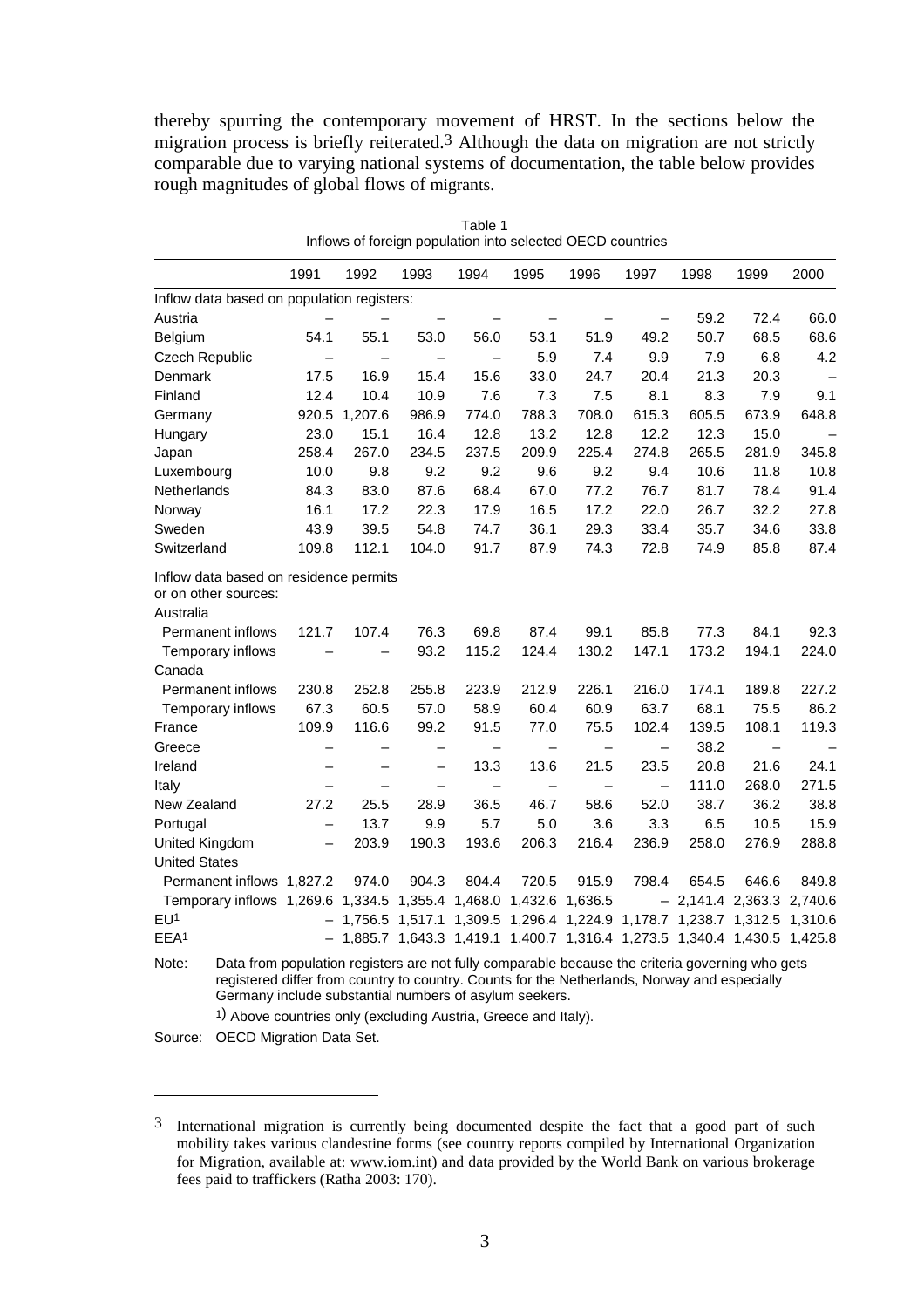The US and Germany absorb the largest share of the flows. For most countries it is not clear if the inflows are permanent or not, although registrations to a large extent imply a permanent change in status. The data for Australia, Canada, and the US are disaggregated into temporary and permanent inflows. The German data include a significant number of asylum seekers. The US reported a very large number of temporary inflows, exceeding two million a year in the latter years of the 1990s. These temporary flows include workers, professionals, and students, which comprise a subset of HRST. For the US, both Chinese and Indians visibly represent the high technology sector.

Migration to Japan is relatively low but it is on the rise. The sources of migration vary by destination. While the US attracts Mexicans, Chinese, and Indians, among other nationalities, Japan attracts mainly Chinese, Philippinos, and Brazilians (of Japanese ancestry). In Japan most foreigners enter labour-intensive industries in small and medium enterprises such as manufacturing, construction, and entertainment sectors. The key difference between Japan and most other OECD countries is that permanently immigrating to Japan and acquiring Japanese citizenship is highly restrictive (Hanami 1998; Brody 2002). For example, the US had nearly 900,000 citizenship conversions in 2000, while Japan had a mere 15,000 cases.

It must be stressed that the migration flow is not unidirectional—from the poor to the rich countries. Rather migrants also move within rich and within poor countries. For example, the US in 2000 had 100,000 permanent settlers from Europe, excluding Russia and Ukraine, representing nearly 12 per cent of total settlers. Similarly, the UK had 39 per cent of its inflows of its foreign population from the US, Australia, New Zealand, Canada, and Japan (Table 2). EU members also receive foreign citizens from other member countries. Similarly, there are considerable regional flows of people within the developing world. Thus South East Asia, South Asia, and Africa have internal migrations of their own.

| United Kingdon, imitors or lotelyn population by Hationality (thousands) |       |       |       |       |       |       |       |       |       |
|--------------------------------------------------------------------------|-------|-------|-------|-------|-------|-------|-------|-------|-------|
|                                                                          | 1992  | 1993  | 1994  | 1995  | 1996  | 1997  | 1998  | 1999  | 2000  |
| <b>United States</b>                                                     | 43.9  | 37.3  | 38.2  | 39.4  | 43.2  | 42.5  | 44.2  | 44.8  | 47.0  |
| Australia                                                                | 25.0  | 21.5  | 27.2  | 26.6  | 25.1  | 26.5  | 30.1  | 33.4  | 31.3  |
| India                                                                    | 9.2   | 8.9   | 9.9   | 11.6  | 13.0  | 16.1  | 18.4  | 19.6  | 19.9  |
| South Africa                                                             | 2.3   | 2.6   | 5.6   | 11.1  | 12.9  | 13.0  | 19.1  | 24.1  | 19.5  |
| New Zealand                                                              | 10.6  | 9.3   | 12.1  | 12.0  | 11.0  | 12.1  | 14.3  | 15.8  | 13.7  |
| Pakistan                                                                 | 8.3   | 7.5   | 6.6   | 7.2   | 7.8   | 9.6   | 13.2  | 8.9   | 12.4  |
| Philippines                                                              | 2.6   | 3.3   | 5.2   | 6.5   | 6.8   | 7.5   | 7.3   | 8.1   | 11.0  |
| Canada                                                                   | 6.4   | 5.8   | 6.7   | 6.7   | 7.4   | 8.3   | 9.6   | 10.8  | 10.7  |
| Japan                                                                    | 10.4  | 9.4   | 10.4  | 10.1  | 10.8  | 10.4  | 10.3  | 10.7  | 9.6   |
| Poland                                                                   | 3.5   | 3.5   | 3.5   | 3.5   | 3.6   | 5.4   | 5.9   | 5.7   | 5.5   |
| <b>Russian Federation</b>                                                |       |       | 3.5   | 4.2   | 3.6   | 4.0   | 4.1   | 4.9   | 4.6   |
| Bangladesh                                                               | 3.2   | 3.2   | 3.2   | 2.8   | 3.3   | 4.0   | 3.9   | 3.4   | 4.2   |
| Somalia                                                                  | 3.1   | 4.2   | 2.0   | 1.9   | 1.9   | 1.3   | 1.5   | 0.5   | 4.1   |
| China                                                                    | 1.8   | 2.3   | 2.7   | 3.2   | 3.2   | 2.5   | 3.1   | 3.4   | 4.0   |
| Sri Lanka                                                                | 4.1   | 4.6   | 1.7   | 1.7   | 1.9   | 2.2   | 2.5   | 2.5   | 3.2   |
| Other countries                                                          | 69.5  | 66.9  | 55.1  | 58.1  | 61.0  | 71.6  | 70.5  | 80.4  | 87.9  |
| Total                                                                    | 203.9 | 190.3 | 193.6 | 206.3 | 216.4 | 236.9 | 258.0 | 276.9 | 288.8 |

| Table 2                                                                  |  |
|--------------------------------------------------------------------------|--|
| United Kingdom, inflows of foreign population by nationality (thousands) |  |

Note: Passengers, excluding European Economic Area nationals, admitted to the UK. Data exclude visitors, passengers in transit or returning on limited leave or who previously settled. Students and au pair girls are excluded.

Source: OECD Migration Data Set.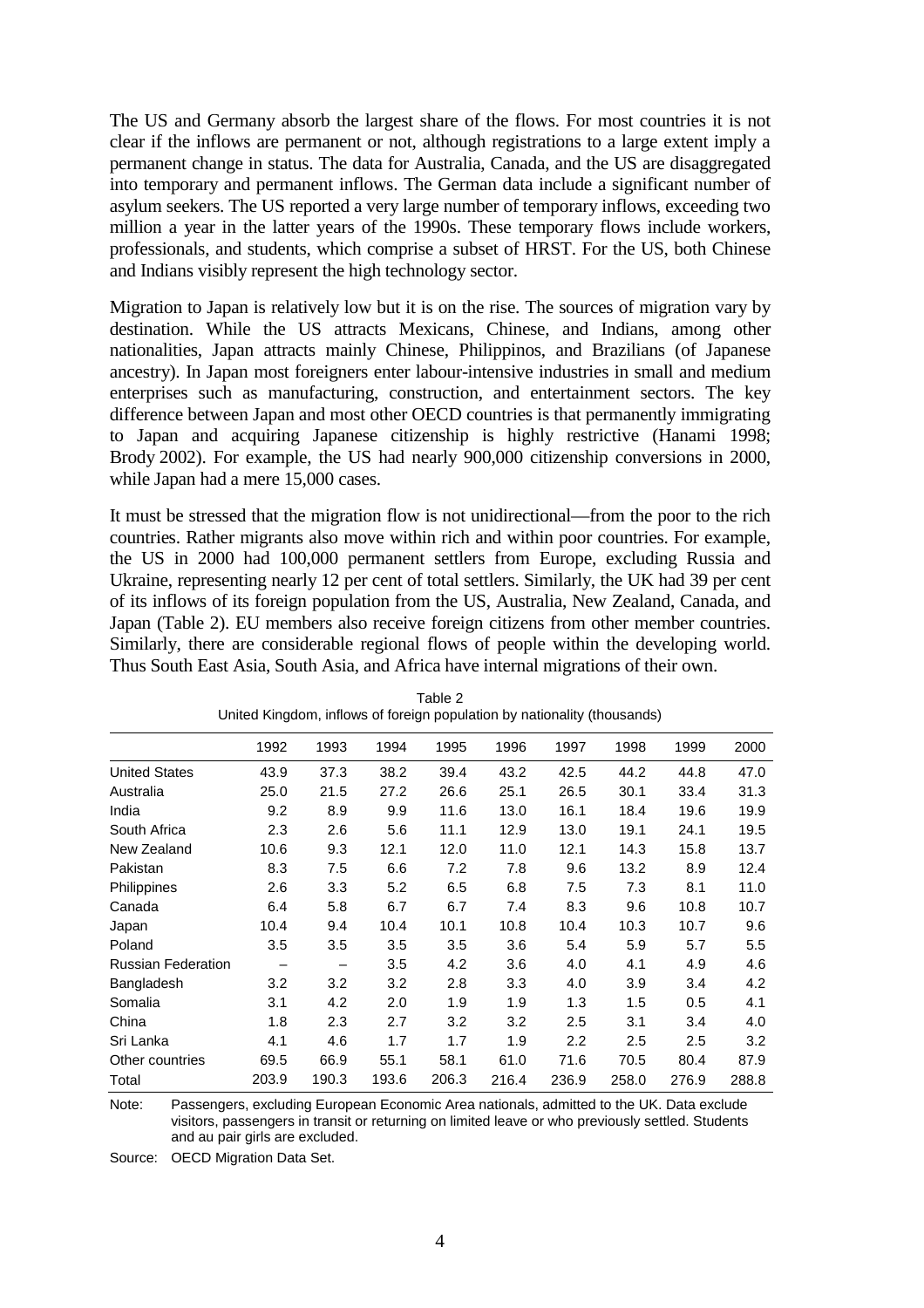Contemporary global migration is largely driven by economic compulsions. At the individual and household levels, failure of agriculture, the lack of steady employment, and ethnic and civil strife force people to migrate. For professionals, the mismatch between the absorptive capacity of the local economy and the diffusion of modern education and associated economic aspiration among the young is the main reason for contemporary economic migrants. The wage and salary gap between actual earnings at home and potential incomes abroad is a major incentive for emigration of the more educated and better trained. Increasingly, professional networks, driven by industry and college alumni, have become important sources of information for would-be migrants. There are also social and family reasons for migration. Family and ethnic connections abroad attract potential migrants as social networks ease the flow of information and subsidize initial costs of moving and settling in. Also, developing countries continue to exhibit growing dependency ratios, whereby high fertility rates combined with declining birth rates are contributing larger numbers of non-workers relative to workers. Structurally, a slowgrowing economy and this demographic shift towards a higher dependency ratio are the preconditions for young job-seekers to migrate.

# **2.2 Migration, remittances, and development**

One of the most studied economic aspects of global migration is the flow of remittance income by migrants to their home economies (Table 3). Low-income and small economies tend to benefit the most from remittances as they contribute substantially to national income, complement sparse foreign direct investments, and in general provide a large amount of foreign exchange, which could be used for economic development purposes. Larger and richer developing countries receive higher remittances due to the greater number of migrants representing such nations. However, their relative affluence also reduces the relative significance of remittances when measured against FDI and total private capital inflows. In contrast, as richer developing countries receive less foreign aid, their remittances tend to be several times more than official flows (Ratha 2003).

The inflow of remittances received by developing countries is highly uneven. Just as the share of trade, FDI, and technology transfers for developing countries tend to be centred in a handful of economies, most of the remittances to developing countries are also received

| rabie o<br>Remittances received by developing countries, 2001<br>(billions of US dollars) |                |            |                        |                        |  |  |  |  |
|-------------------------------------------------------------------------------------------|----------------|------------|------------------------|------------------------|--|--|--|--|
|                                                                                           | All developing | Low income | Lower<br>middle income | Upper<br>middle income |  |  |  |  |
| Total remittance receipts, as % of                                                        | 72.3           | 19.2       | 35.9                   | 17.3                   |  |  |  |  |
| GDP                                                                                       | 1.3            | 1.9        | 1.4                    | 0.8                    |  |  |  |  |
| Imports                                                                                   | 3.9            | 6.2        | 5.1                    | 2.7                    |  |  |  |  |
| Domestic investments                                                                      | 5.7            | 9.6        | 5.0                    | 4.9                    |  |  |  |  |
| FDI inflows                                                                               | 42.4           | 213.5      | 43.7                   | 21.7                   |  |  |  |  |
| Total private capital inflows                                                             | 42.9           | 666.1      | 44.9                   | 20.2                   |  |  |  |  |
| Official flows                                                                            | 260.1          | 120.6      | 361.7                  | 867.9                  |  |  |  |  |
| Other current transfers                                                                   | 27.2           | 6.1        | 14.0                   | 7.1                    |  |  |  |  |
| Total remittances and other transfers                                                     | 99.5           | 25.3       | 49.9                   | 24.4                   |  |  |  |  |

 $T$ able 3

Source: IMF (2001), World Bank (2001), quoted in Ratha (2003: 157).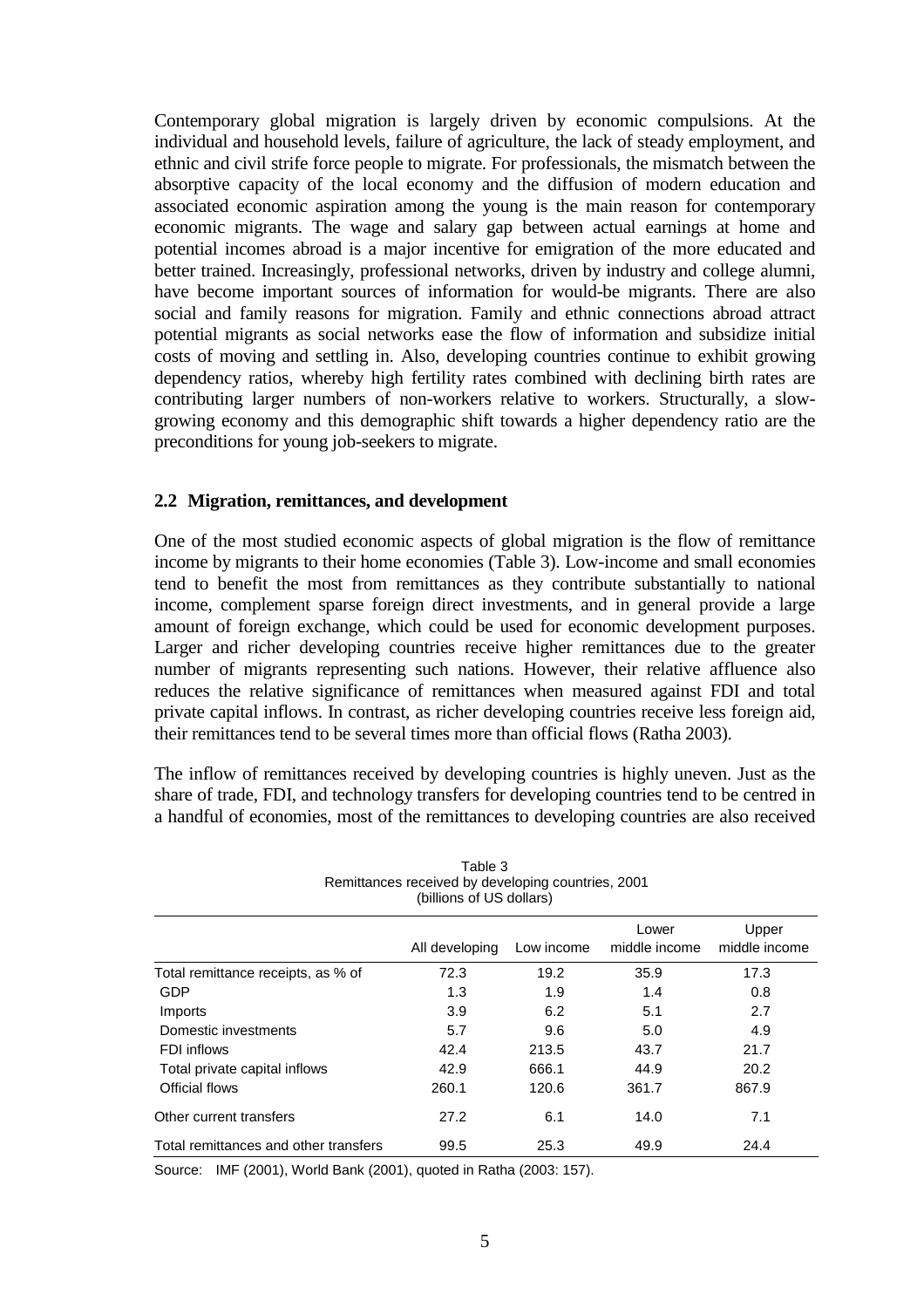by a small number of them. The national central bank data show that in 2000, India, Mexico, Philippines, China, Turkey and Egypt secured the bulk of remittances to their corresponding regions (Orozco 2003 in Sorensen 2004). Together they received 50 per cent of all remittances, with India capturing 15 per cent of the global share and 73 per cent of South Asia's remittances. Mexico received 34 per cent of the regional share and 8 per cent of the global share, while Egypt received 35 per cent and 5 per cent, respectively. The distribution of remittances within Africa shows that in 1999 Morocco received nearly one quarter of the continent's remittances, while Egypt secured nearly 46 per cent (Sorensen 2004: 13). For some of the smaller Latin American countries such as Dominican Republic, El Salvador, Haiti, Cuba and Nicaragua, remittances as a share of exports exceeded 25 per cent (Sorensen 2004: 9). For Mexico it was 6.5 per cent, a substantial value given its high absolute level of exports under NAFTA.

Remittances have several benefits (see Lucas 2004). At the macroeconomic level remittances add to the flow of foreign exchange, which can be used for a variety of international payments including sustaining critical imports. It is plausible that a rapid of rate of foreign exchange accumulation could lead to an appreciation of the local currency and thus reduce international competitiveness (the Dutch disease syndrome). However, few countries are in such an envious position.4 Their development problems stem less from excessive foreign exchange reserves and more from uncompetitive industries due to poor technology, education and skills. At the household level, remittances have a significant impact on the standard of living. Consumption expenditures increase, which include children's education and better health care (Raihan 2004). Remittance income could also contribute to local entrepreneurship, especially when migration of un- and semi-skilled workers is temporary and on a fixed-time contract basis. The substantial savings gained from overseas employment could provide the necessary capital for small business investments. For example, in both Mexico and Egypt savings from remittance income have contributed to local business development (Latapi 2004; Wahba 2003). However, these activities are likely to remain small, scattered, and inconsequential beyond the immediate households, their extended families, and local markets. The downside could be increased consumerism and inequality relative to those who do not have remittance earnings from abroad (D'Costa 2003a; Ratha 2003). They could also result in localized inflation, especially for housing.

Migration of workers could have a favourable impact on local wages if the local labour market is already tight. This is generally atypical in labour-abundant developing countries. However, particular regions and sectors could face labour shortages if the rate of worker outflow is high. Thus outmigration of workers from certain villages in Kerala (India) and Bangladesh illustrate pressure on local labour markets. In the case of South Africa, the emigration of nurses is a good example of the negative impact it might have on the provisioning of health services to AIDS patients. The exodus of young Indian engineers to the US and other OECD economies and the massive demand for such professionals in India and abroad could put an upward pressure on wages and salaries, even beyond the specific IT sector. Nayyar (1994) argues that the macroeconomic impact of emigration from India is insignificant due to the large number of educated unemployed. However, the growth of the IT sector in the context of talent supply

<sup>4</sup> Lucas (2004) suggests that the Dutch disease was in operation for countries such as Albania and Moldova due to large inflows of remittances during their transition to market economies. D'Costa (2003c) hints at this possibility with India's success with IT service exports.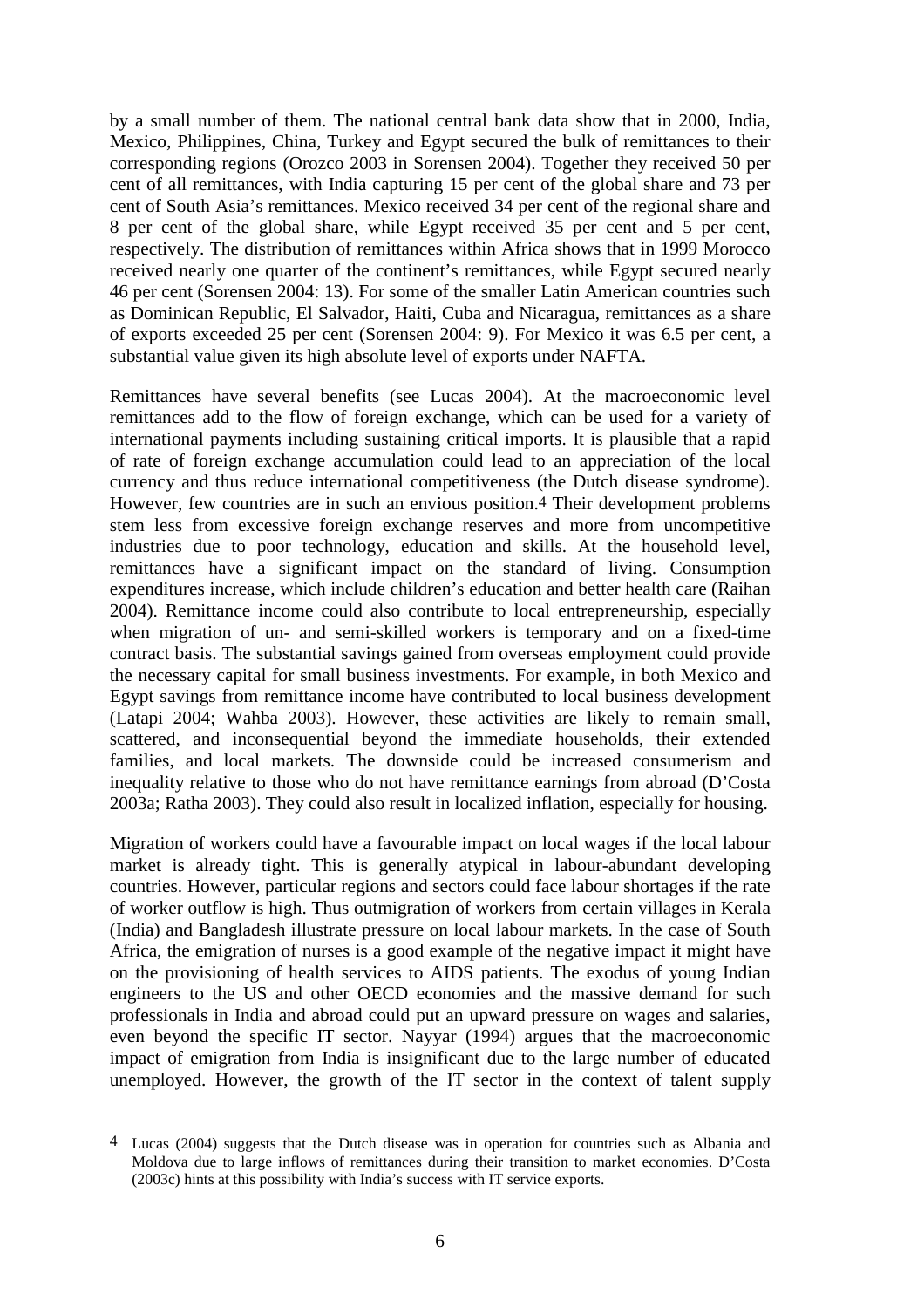bottlenecks suggests that the wider economy encompassing highly trained professionals could be negatively impacted. The high demand for technical and managerial talent in the world market, compounded by emigration, contributes to several externalities.5 On the positive side, the overall economic activities increase from the demand side. On the negative side, not all sectors or social groups participate with the same intensity, thereby experiencing unequal outcomes (D'Costa 2003b).

# **3 The mobility of technical talent and innovative capability**

# **3.1 The significance of technical talent**

The key difference between migrants who send large remittances home and those who gain considerably from upward movement of wages and salaries in the local economies is in education and skills. Here, skill is equated with what is popularly called 'knowledge workers' or 'intellectual capital' and does not refer to manufacturing skills, which are less dependent on tertiary education. Unlike traditional skills acquired through vocational training and work experience, knowledge workers require several years of tertiary education, especially in the sciences and technical fields. Broadly, such workers could be seen as professionals who, armed with college and university degrees, also possess specific knowledge or expertise that places them at an economic advantage. The possession of specific expertise is not a guarantee of jobs or income. Demand for such professionals is a necessary condition. For example, while doctors in developing countries have not had difficulties in finding employment, engineers, scientists, and management professionals have not always had it easy. What is profoundly different for knowledge workers today is that demand for skills need not be driven by local or national demand alone. With increased economic integration, professional workers can serve international markets (D'Costa 2003a).

At one level this is no different from the employment impact of the export drive of the East and South East Asian economies, by which a large number of workers was absorbed in meeting global demand. However, unlike manufacturing, technical professionals offering their services are subject to greater geographical mobility. Since many services must be provided at the point of consumption, it is necessary for such workers to be mobile. Hence, they share the characteristics of typical unskilled migrants in that they must provide the service at the point of production and consumption. But because of their skills and tertiary educational background, they tend to have far greater economic returns than unskilled migrant workers.

There is another major difference between unskilled migrants and professional workers. While both earn incomes abroad and send back remittances, with considerable payoff to the broker or labour recruiter, professional workers have greater opportunities to migrate permanently. Hence, the difference between temporary and permanent migration could have significant implications for remittances (Lucas 2004). Today, migrants embodying greater marketable skills compared to their un- and semi-skilled

<sup>5</sup> While labour markets for skilled workers are not as globalized as capital markets (Brown 2001: 26-9), nevertheless there is increasing evidence of a global pool of technical professionals, who begin their overseas experience as temporary migrants (students) and later as permanent, often circulating, workers.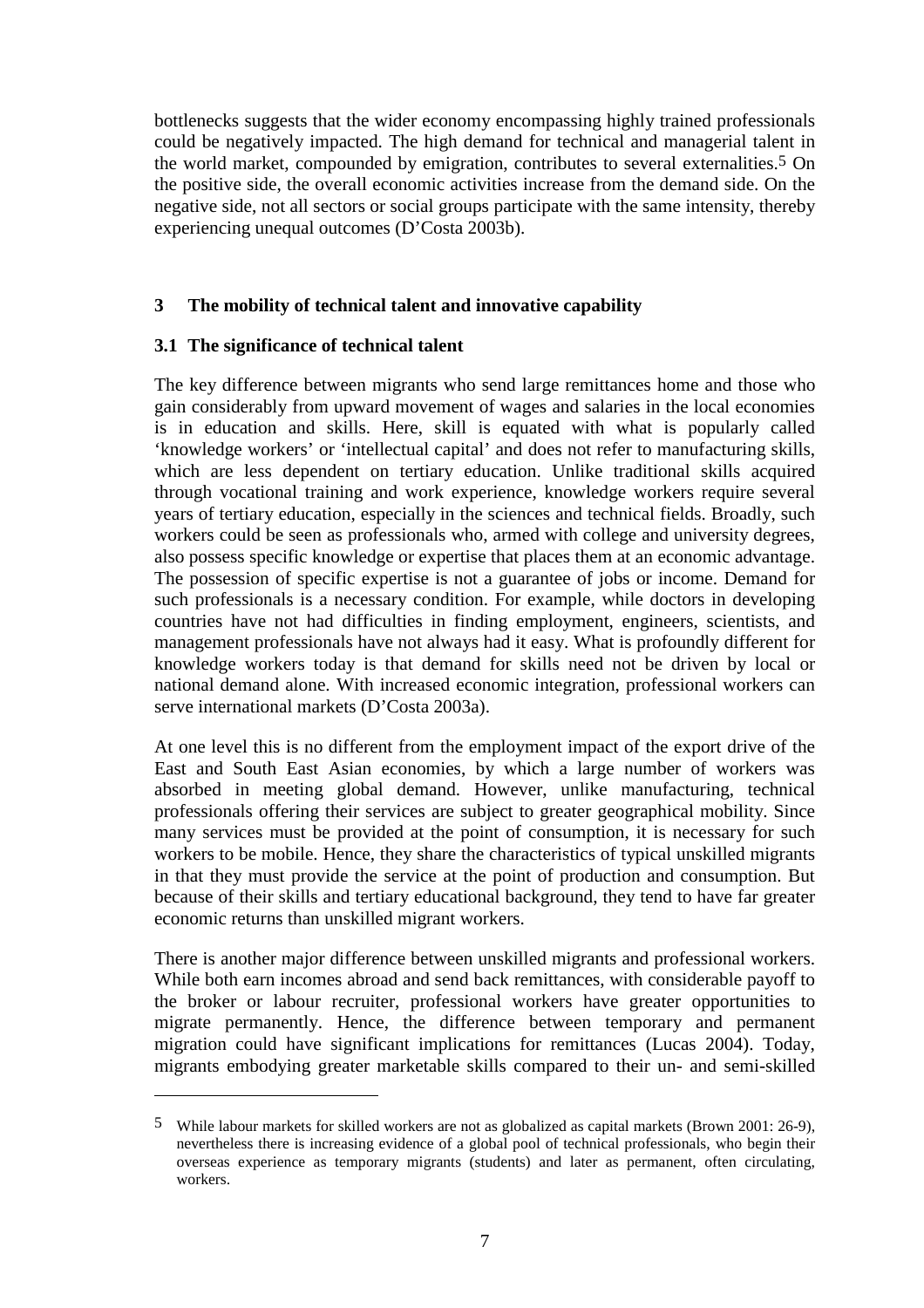counterparts tend to be readily absorbed permanently by the receiving country. This means that temporary migrants in general, who are less skilled, tend to contribute more to the sending country in terms of remittance income relative to investments made for their education and training compared to skilled professionals. However, it remains to be determined empirically whether unskilled temporary migrants or permanently settled skilled professionals send more income back or not. After all, the duration of overseas stay, the compensation earned, and the nature of family connections back at home would influence the magnitude of the remittance flows for the two types of workers. Because permanent skilled workers tend to come from relatively well-off families and they are joined by their immediate relatives in the receiving counties, they are unlikely to have significant financial obligations to family members in their home countries. But, because of the higher productivity of professionals, their remittances could be higher, at the initial phases, even if they have a greater propensity to settle abroad permanently.

Perhaps what is most distinctive about the mobility of technical professionals is the intellectual capital that knowledge workers possess. The key question framed around this issue has been the existence of brain drain. In the postcolonial era, when newly independent nations pursued their strategy of national development through importsubstitution industrialization (ISI), considerable investments were made in technical and tertiary educational infrastructure. For a variety of reasons the ISI strategy did not yield the intended results. What it did do, however, was contribute to the growth of national technical and professional elite whose limited absorption by their respective economies ultimately led to the outflow of talent. This so-called brain drain was seen as a heavy cost to the sending economies and a significant source of economic and technological benefits for receiving countries. This perspective presumes the counterfactual, that is, local welfare is reduced by the absence of such talent through forgone output, while the gains of public investment accrue to the receiving country (see Kar and Beladi 2003: 38). Critics of the brain drain argument point out that the opportunity costs of such workers is close to zero, hence investment should be considered only as sunk costs. However, they are silent on what could be done to stem the outflow of workers, other than to recommend that removing labour market distortions through greater market forces would create opportunities for such talent at home. The debates have spilled over not only on the merits of the ISI strategy but also on the inherent class bias of higher education in developing countries, which comes at the expense of universal education.

The merits of past policy are today moot. It is difficult to ascertain what could have been done to prevent talent outflows in the first place other than to ensure local economic development and provide strong incentives for talent to remain at home. Even with hindsight, it is difficult to say what would have been the appropriate development strategy, given that domestic market development through industrialization was the received wisdom in the immediate post-Second World War period. In the absence of opportunities at home, affluent middle-class families would have in any case sought educational and professional outlets abroad. Politically, the middle class is in a better position to work the system to their benefit.

There are recent examples of countries that have encouraged their talent to remain at home. For example, in Japan a strong nationalist (homogenous) culture in the context of a state-led development strategy created professional opportunities at home. However, the absence of colonial links clearly has been to Japan's advantage, despite migration of many Japanese nationals (mainly farmers) to North and South America in the early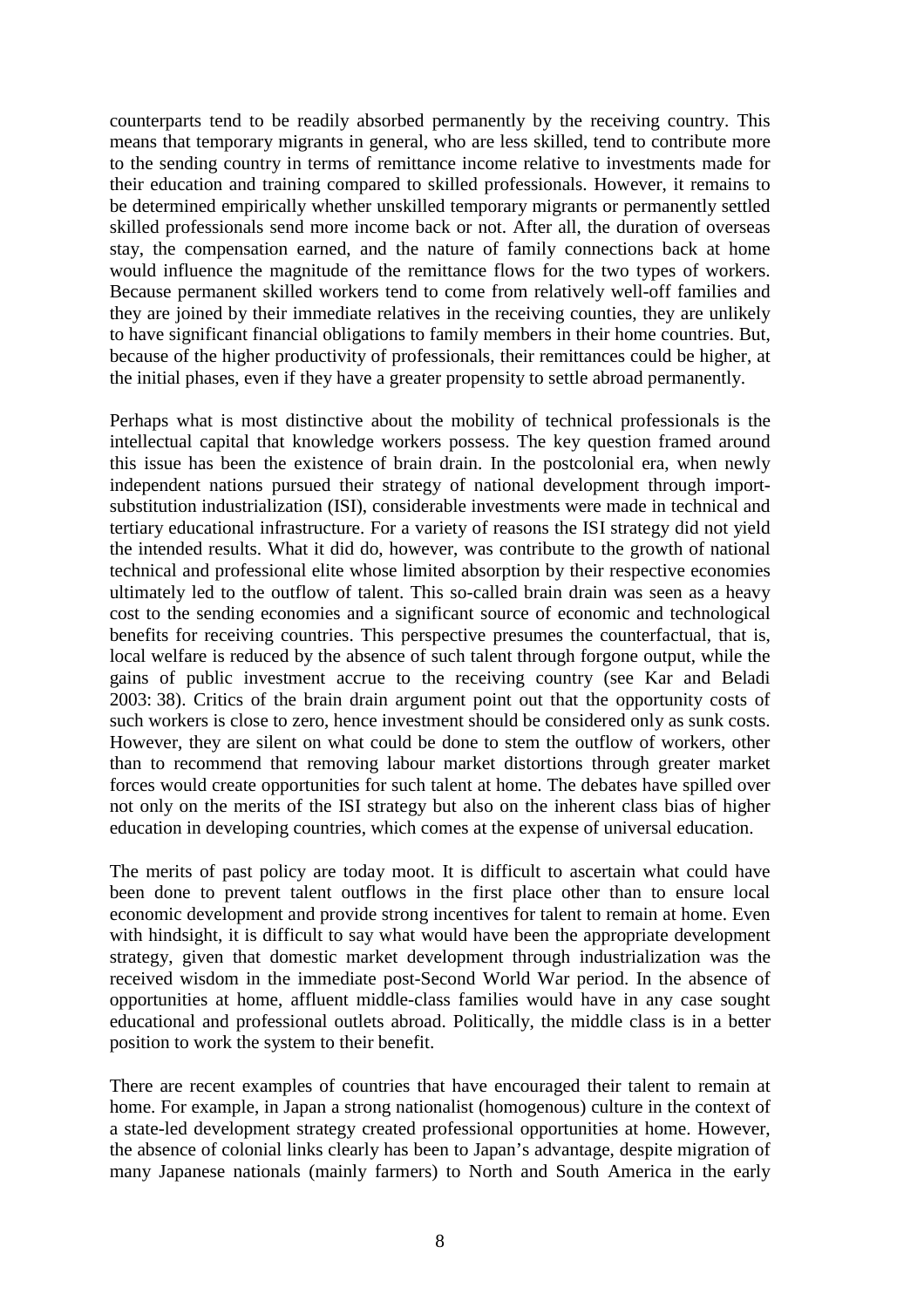twentieth century. Its special post-Second World War relationship to the US also worked to its benefit. Another recent example is the Taiwanese government's policy to attract Taiwanese Chinese back to the island. Unlike mainland China, which had a nationalist government and restricted the movement of people, Taiwan recognized its vulnerability and encouraged students to go overseas. At the same it realized the significance of technical talent to economic development and hence encouraged its engineers to return home. The government instituted a wide range of incentives, including housing, to its students and engineers who had gone to the US and resettled. By setting up industrial and science parks in Taiwan with a host of start-up incentives, the Taiwanese government has been successful not only in creating well-trained professionals for the world market, which results in remittances and international respect but in bringing them back from abroad to further their economic development (Saxenian 2003). Obviously state efforts to bring back its promising well-educated workers would not have been successful if the Taiwanese economy was faltering to begin with. Hence, it is not clear whether incentives or economic and professional opportunities contribute to the migrants' decision to return. Nevertheless, it does pose the question as to why Taiwan and other countries place so much importance on talent that has already emigrated due to lack of opportunities in the first place.

# **3.2 Technical networks and development**

What the Taiwanese government recognized without labelling it as such are network externalities. Economic externalities are those effects that are either not intended or anticipated or which do not result directly from the activity itself. For example, the spending on individual education may have the favourable impact on the children of the educated; or, increased spending on automobiles could worsen air quality. There are both positive and negative externalities associated with economic activities, many of which only show up considerably later. Network externalities refer to economic impact based on the number of users, consumers, or producers and their integration. Thus, as more people use personal computers, the easier it becomes to design a variety of software programmes for PCs. There is not only a scale effect but there is also a 'network' effect as connections established between users allow information to be shared and solve collective problems (Meyer 2001). The establishment of a 'dominant design' introduces standardization and hence facilitates the diffusion of knowledge. This gives rise to an 'epistemic community' (Cowan 2004: 8). The growth of an industry could be predicated on the 'density' of networks. The links between users, suppliers, manufacturers, research and development (R&D) centres, and universities could theoretically support a gamut of interrelated industries that tap into the knowledge pool. For example, interlocking corporate directorships, representing a high density of networks, contribute to knowledge transfer (O'Hagan and Green 2004: 131-2). Networks thus have a 'social' dimension to them as they tend to generate knowledge that spills over from the immediate economic activity and multiplies both within this and across other economic activities (Maskell and Malmberg 1999).6

<sup>6</sup> There is a growing recognition that technical networks are important to innovative capability, and bringing back expatriate scientists are perceived to enhance national competitiveness (see Carvajal 2004).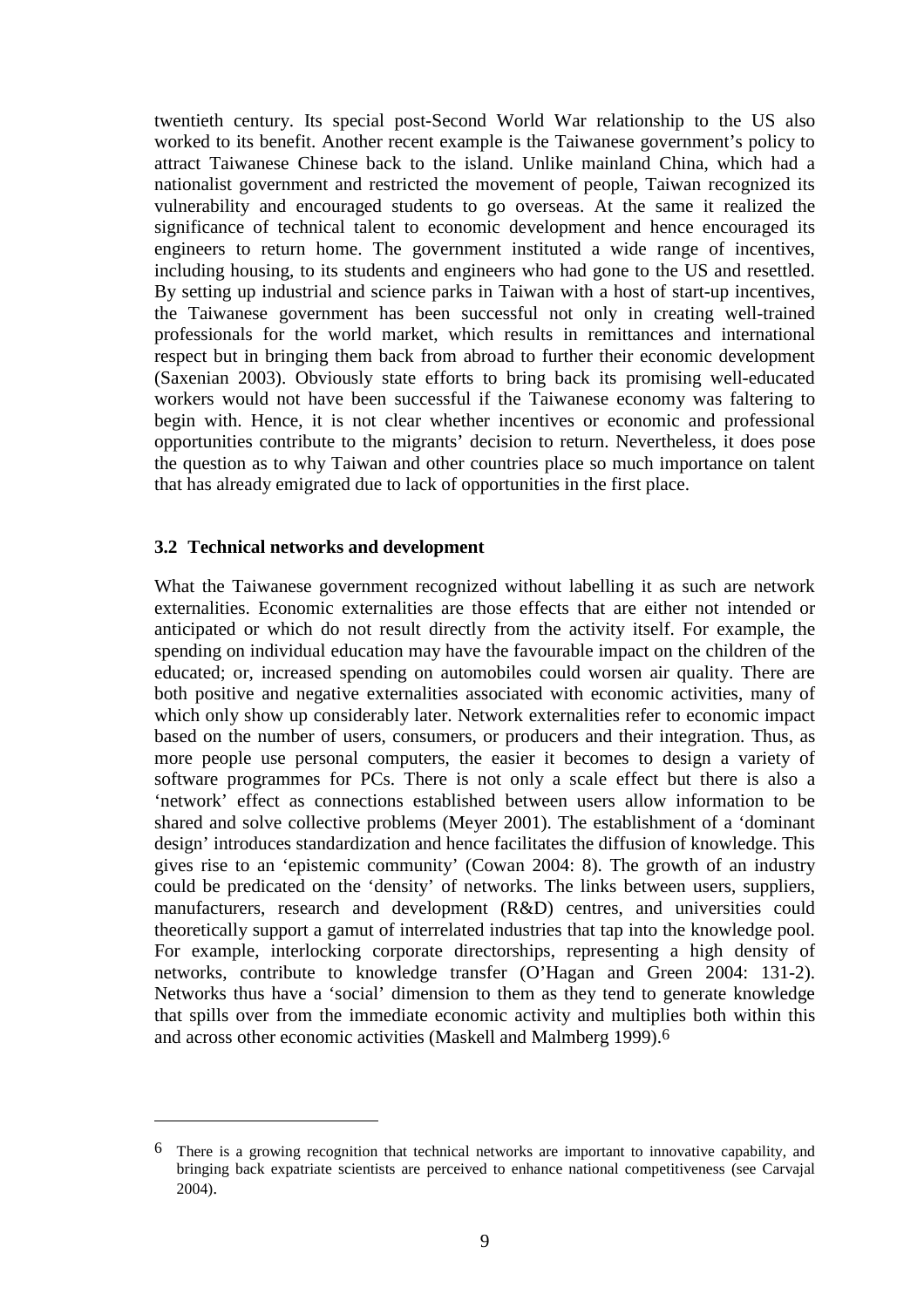Here lies the key difference between migration of un- and semi-skilled workers and skilled professionals. While both groups could share the temporary nature of their migration, thereby generating remittances for the sending country, there is a high probability that skilled professionals, on their return, are likely to bring back high-value professional and technical expertise. This is especially the case in the context of an expanding economy, with new economic opportunities, which foster greater entrepreneurial propensity among returned professionals. Under economic globalization, in addition to the technical knowledge necessary to compete, considerable market knowledge is critical to successful product and process development. Technical and professional workers embody formal knowledge while work experience adds to tacit knowledge (D'Costa 2002a). Returned professionals are expected to contribute to development largely through their technical expertise to the national economy. Working through networks they are likely to generate a stream of economic benefits which could presumably exceed the initial investments made for their education. Network externalities would arise as more professionals return and establish links with not only the receiving economy they left but also the wider sending economy. These links are of course contingent on several factors, the principal one being an expanding economic base, including structural change and industrial upgrading.

It is of course not entirely apparent why returning professionals would have more expertise to contribute than professionals who never left their home country. Here again the notion of network externalities has a bearing. The more dense the networks and the larger the number of nodes in the network, the greater is the overall production of knowledge within the network and the greater the possibility of its diffusion through the numerous channels linking the various nodes. The access to both volume and high quality of knowledge is critical to network externalities. An integrating economy is likely to have more links to the various knowledge nodes representing technical, organizational, market, and infrastructural information at the global level. However, it is possible that the links to the nodes are weak, as is often the case with economies that suffer from structural dependence and confront adverse terms of trade of their primary exports. In the case of technical and professional workers who have worked abroad, the access to knowledge nodes need not be of higher quality if such workers provide peripheral services to the more knowledge-intensive projects carried out at the principal nodes. For example, the Indian IT industry, despite its global prominence, still suffers from weak innovation links (D'Costa 2002a; Lema and Hesbjerj 2003). Only under certain favourable conditions, such as substantial learning-by-doing and by interacting at home and abroad could an upward movement in the value chain be possible (D'Costa 2003c).

Two types of flows could make this possible. First, when skilled workers and professionals go abroad temporarily, they not only embody particular forms of academic training and technical expertise but their mobility exposes them to specific types of technical work abroad. This experience complements the individual and team skills and presumably enhances social interaction between migrant professionals and their hosts. On their return, the temporary migrants are likely to embody enhanced understanding of certain knowledge-intensive sectors, which is greater than what they left with in the first place. This added expertise could contribute to the national economy if the demand for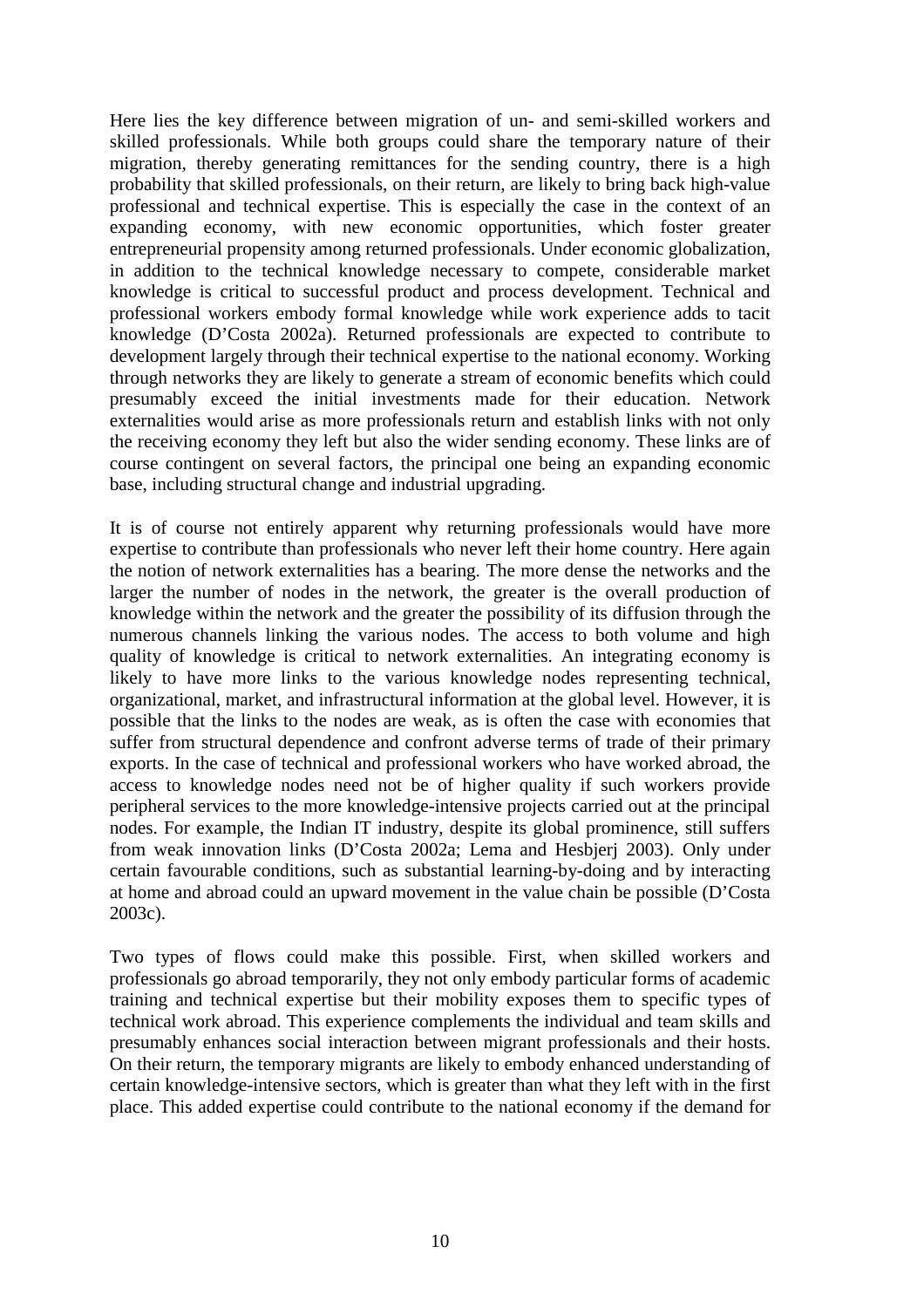such expertise materializes.7 With this circular flow the link between sending and receiving countries is maintained and the contribution of returning professionals to knowledge-intensive sectors in the sending country is expected to be substantial.

The second is comprised of students, who also embody specific technical knowledge and whose mobility is dictated by the desire to upgrade knowledge. This movement has several implications. First, there is increased social interaction within the science and engineering peer groups that contributes to technical knowledge at the individual and collective level. Second, as a high percentage of students tend to remain in the receiving countries, their contribution to the host economies is substantial (Burrelli 2004). This permanent migration adds to the stock of knowledge in the host country, which in static terms is seen as brain drain for the sending country. However, this stock today can be seen as a 'brain bank' to be tapped to benefit sending countries. As economies expand and the demand for technical services increases globally, sending countries become viable sites for off-shore development of such services. In this scenario, migration of talent is accompanied by an expanding pool of technical professionals in the sending country, most of whom find new opportunities at home. Conversely, many erstwhile permanent migrants find expanding opportunities attractive enough in the sending country to return home permanently or temporarily.

The idea of return migrants offering a brain bank has not been adequately addressed in part because these student migrants do not conform to the temporary flow of professionals. Furthermore, since the flow of technical students, who often become permanent migrants, is to the economic advantage of receiving countries, there is an implicit policy to encourage such flows among certain countries. Structurally, the receiving countries also exert influence over this flow because of superior technical institutions, research and development opportunities, and professional advancement. However, for sending countries this brain drain (a flow) is now perceived as a brain bank (a stock), especially by those countries whose economies are poised to take advantage of the collective expertise of this overseas reservoir of talent. If indeed such talent flows back to the sending countries, then the initial outflows of technical talent in the form of students from the developing countries need not altogether have an adverse impact, especially if they return with new knowledge. In fact one could make the argument that in the long haul such outflows of talent could have a favourable impact on the sending country. Under globalization, as economies become linked, the circulation of talent becomes an essential feature to organize production (Davenport 2004). By stimulating national economies, research and expatriate networks become actively involved in linking talent in both sending and receiving countries (Meyer and Brown 1999; Saxenian 1999). Students are also part of networks as they seek admission to universities abroad through various institutional channels (Tremblay 2001: 61). Sending countries thus stand a better chance today to attract such talent from their overseas brain bank, even if temporarily, and stand to gain permanently from the talent that stays at home but becomes part of a wider epistemic community.

<sup>7</sup> Lucas (2004) finds mixed evidence on the relevance of skills acquired overseas for local economies. However, it is crucial to distinguish not only the types of workers who return but also identify any accompanying knowledge networks.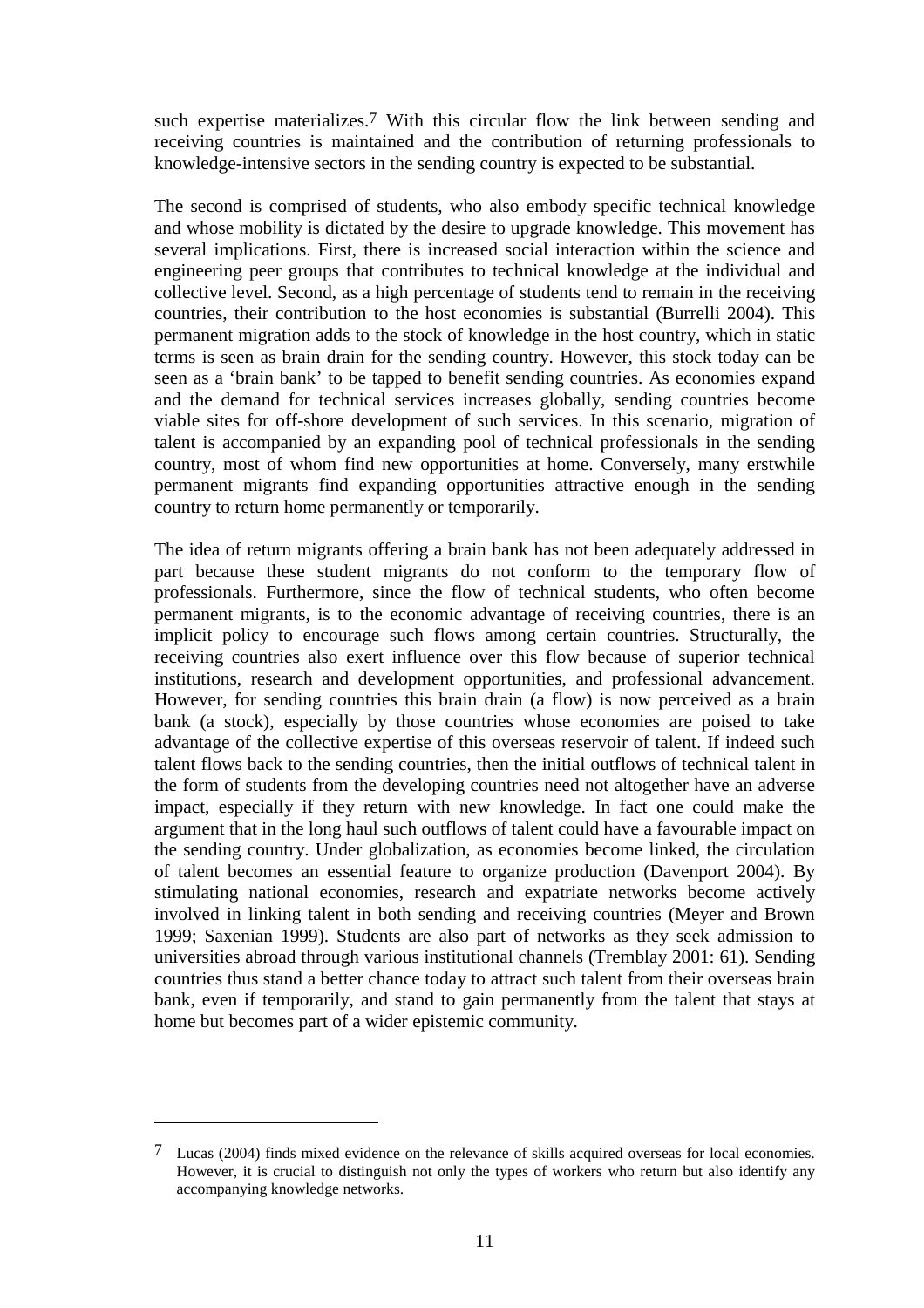|                                                     |         |                  |                                        | Average annual   |                  |          | Population age        |                 | Dependency       |                    | Crude DR           | Crude BR             |
|-----------------------------------------------------|---------|------------------|----------------------------------------|------------------|------------------|----------|-----------------------|-----------------|------------------|--------------------|--------------------|----------------------|
|                                                     |         | Total population |                                        | growth rate (%)  |                  |          | composition, 2001 (%) |                 | ratio            |                    | per 1,000          | per 1,000            |
|                                                     |         |                  |                                        | 1980-            | <b>2001</b>      |          |                       |                 |                  |                    |                    |                      |
|                                                     | 1980    | 2001             | 2015                                   | 2001             | 2015             | $0 - 14$ | 5-64                  | $\frac{1}{6}$   | Young            | <b>SO</b>          | 2001               | 2001                 |
| World                                               | 4,429.6 | 6,130.1          | 7,093.9                                | $\frac{5}{1}$    | $\frac{0}{1}$    | 29.6     | 63.4                  | $\overline{2}$  | 0.5              | ြ                  | တ                  | 21                   |
| Low income                                          | 1,613.4 | 2,505.9          | 3,090.9                                | $\overline{21}$  | 1.5              | 36.4     | 59.2                  | 4.4             | ٥.6              | ြ                  |                    | ని                   |
| Middle income                                       | 1,988.8 | 2,667.2          | 3,001.1                                | $\dot{a}$        | $\frac{8}{2}$    | 27.1     | 66.0                  | 6.9             | $\sigma$         | 5                  | ∞                  |                      |
| Lower middle income                                 | 1,626.4 | 2,163.5          | 2,413.0                                | 4.               | $\frac{8}{2}$    | 26.7     | 66.4                  | 6.9             | ैं               | 5                  |                    |                      |
| Upper middle income                                 | 362.4   | 503.6            | 588.1                                  | ڢ                | $\mathbb Z$      | 29.0     | 64.4                  | 6.6             | $\overline{0}$   | 5                  |                    | ຊ                    |
| Low & middle income                                 | 3,601.6 | 5,172.3          | 6,091.9                                | Ņ.               | $\frac{2}{1}$    | 31.6     | 62.7                  | 57              | 0.5              | 5                  |                    | ಔ                    |
| East Asia & Pacific                                 | 1,359.4 | 1,822.5          | 2,041.3                                | 4.               | $0.\overline{8}$ | 26.8     | 66.8                  | $6\overline{4}$ | $\overline{0}$ . | $\overline{\circ}$ |                    |                      |
| Thailand                                            | 46.7    | 61.2             | 66.3                                   | نې<br>د          | 0.6              | 23.6     | 70.1                  | 6.3             | $0.\overline{3}$ | 5                  | ∞                  | 15                   |
| Philippines                                         | 48.0    | 78.3             | 98.2                                   | $2.\overline{3}$ | 1.6              | 36.9     | 59.2                  | 3.9             | 0.6              | 5                  | ဖ                  | 88                   |
| China                                               | 981.2   | 1,271.8          | ,392.6                                 | $\ddot{ }$       | 0.6              | 24.8     | 68.1                  | $\mathbb{Z}$    | $\overline{0}$   | 5                  |                    | 15                   |
| Japan                                               | 116.8   | 127.0            | 124.1                                  | $\overline{0}$   | $-0.2$           | 14.5     | 67.9                  | 17.6            | 0.2              | $\frac{3}{2}$      | თ                  | თ                    |
| Europe & Central Asia                               | 425.8   | 474.6            | 476.6                                  | 0.5              | 0.0              | 21.4     | 67.6                  | 11.0            | $0.\overline{3}$ | $\frac{2}{3}$      | $\scriptstyle\sim$ | 51                   |
| Latin America & Caribbean                           | 359.9   | 523.6            | 625.7                                  | $\frac{8}{1}$    | $\frac{3}{2}$    | 31.3     | 63.2                  | 5.5             | 0.5              | 5                  | ဖ                  | 22                   |
| Middle East & North Africa                          | 174.0   | 300.6            | 387.7                                  | 2.6              | $\frac{8}{1}$    | 36.2     | 59.8                  | $\frac{0}{4}$   | 0.6              | $\overline{c}$     | ဖ                  | ని                   |
| South Asia                                          | 901.3   | 1,377.8          | .680.0                                 | 2.0              | $\frac{4}{1}$    | 34.6     | 60.8                  | 4.6             | 8.0              | $\overline{c}$     | თ                  | $\frac{8}{2}$        |
| India                                               | 687.3   | 1,032.4          | ,227.9                                 | $\ddot{ }$       | 1.2              | 33.1     | 61.9                  | 5.0             | 0.5              | $\overline{c}$     | တ                  | 25                   |
| Sub-Saharan Africa                                  | 381.7   | 673.9            | 880.6                                  | 2.7              | $\ddot{ }$       | 44.0     | 53.0                  | 3.0             | $\frac{8}{2}$    | $\overline{c}$     |                    | వి                   |
| High income                                         | 827.4   | 957.0            | 1,001.9                                | $\overline{0.7}$ | $0.\overline{3}$ | 18.4     | 67.3                  | 14.3            | $0.\overline{3}$ | $\frac{2}{3}$      | တ                  | $\frac{2}{\sqrt{2}}$ |
| Europe EMU                                          | 286.7   | 306.7            | 306.0                                  | $\frac{3}{2}$    | $\overline{0}$ . | 16.2     | 67.3                  | 6.5             | $\frac{2}{3}$    | $\frac{2}{3}$      | 9                  | S                    |
| Notes: Estimate does not account for recent refugee |         |                  | flows. DR: death rate; BR: birth rate. |                  |                  |          |                       |                 |                  |                    |                    |                      |

Table 4<br>Japan's demographic shifts in a global context Japan's demographic shifts in a global context

12

Source: World Bank Development Indicators.

Source: World Bank Development Indicators.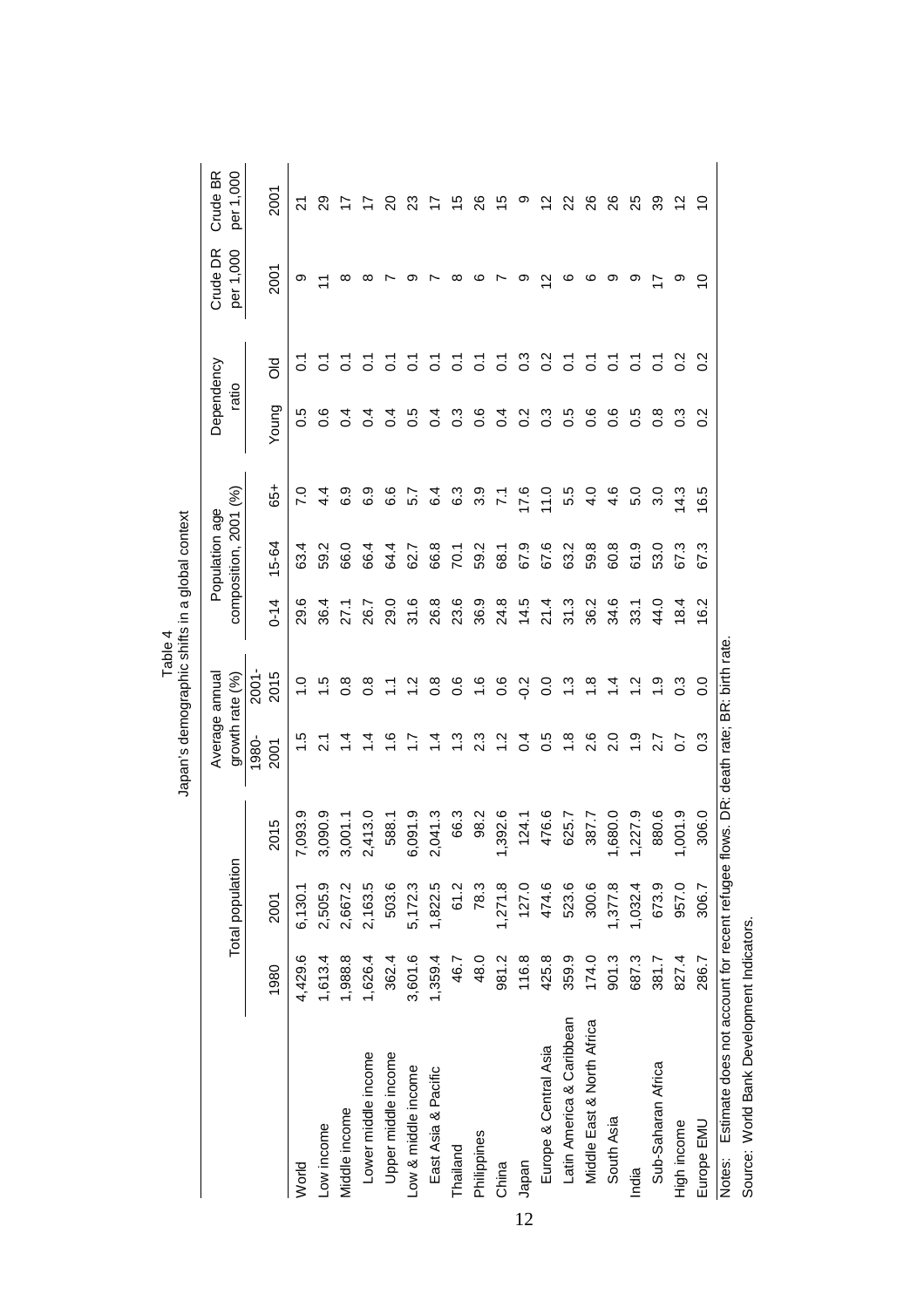Whether the reverse flow of talent back to the sending countries is temporary or permanent is difficult to predict. However, both outcomes suggest the necessity to foster a dynamic economy in which the absorption of returning professionals becomes possible (Lucas 2004: 18). In the case of a temporary return, it suggests the circulation of talent as professionals from their adopted country return home to set up globally linked operations making use of their social networks and their links to specific knowledge nodes. Familiarity with sending countries becomes a critical condition for the return of talent and establishment of technical and entrepreneurial links with the receiving countries. Exploiting such connections is intrinsically beneficial to the sending country as professionals and entrepreneurs take advantage of the knowledge links they have been part of while being residents of the receiving country.

# **4 The demographic dilemma and impending talent shortage in Japan**

# **4.1 Japan and regional population pressures**

It is not difficult to appreciate why people move globally. Wars, famines, labour needs, and economic compulsions are the usual reasons. Where technical workers are concerned, demand appears to play a significant role in their mobility, especially when local economies are unable to retain them due to slow growth and low compensation. While demand for such workers is generally driven by economic expansion and structural change, the mobility of professionals is driven by their technical expertise needed by new sectors which are not adequately developed at home. Shortages in the receiving countries arise because demand outpaces the supply of skilled workers. However, contemporary shortages may be deliberately overestimated by employers so as to employ temporarily less expensive foreign workers. At the same time, shortages need not be fictitious, given the number of foreign students who study and then remain in the host economy permanently to work. For example, in 1998 for every 1,000 students enrolled in an OECD country, there were 113 non-OECD students enrolled (Tremblay 2001: 48). Students from Latin America, Africa, and the Middle East preferred EU countries, while Asians preferred non-EU countries, mostly the US and Japan. Nearly 70 per cent of foreign PhD recipients in the US had plans to remain there (Guellec and Cervantes 2001: 92).

There are at least two reasons for shortages of highly skilled technical professionals. The first is a shrinking pool of students who are willing to pursue technical studies in the developed (or OECD) economies. Second, the demographic trends are contributing to this shortage. The population growth rate is low in the OECD economies, while they remain high in the developing countries. Population is also ageing in the OECD economies, thereby raising the dependency ratio, while the bulk of the population in developing countries is young, which also contributes to high dependency ratios. However, the rapid decline in mortality rates is also creating an ageing problem in developing countries (Cohen 2004: 38-9). In the absence of social security and fewer employment opportunities in developing countries, their dependency ratios are more precarious. It is this mismatch of population trends that systemically contributes to the mobility of people in general, and, under globalizing conditions, creates pressures for technical workers to be mobile.

Some of these demographic trends can be seen in Table 4. While global population has increased by nearly 40 per cent since 1980, the share of population of the high-income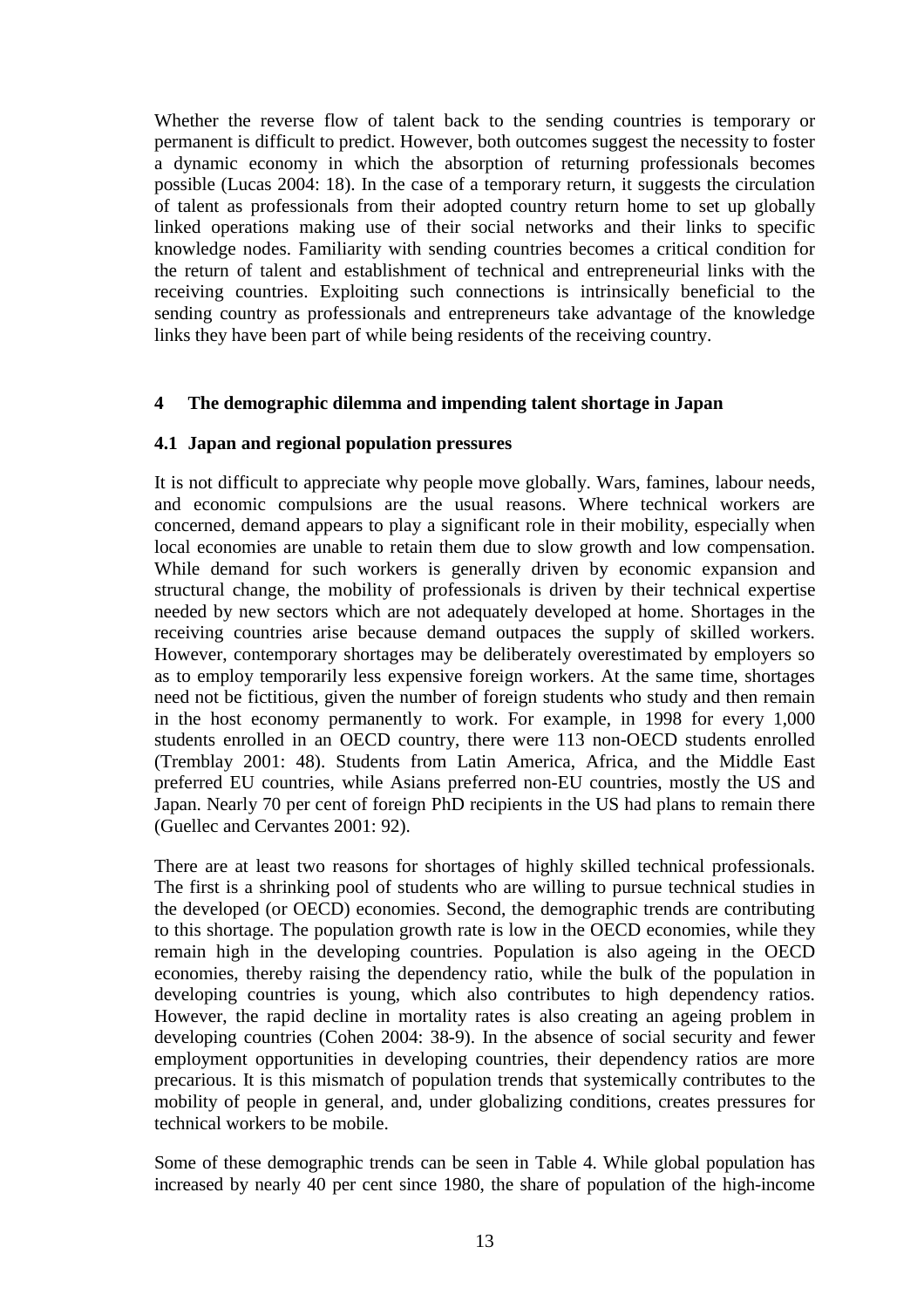countries fell from 19 per cent to 16 per cent. Conversely, the share of the low-income countries increased from 36 per cent to 41 per cent. There is considerable disparity in the population growth rates of rich and poor countries, 0.7 per cent versus 2.1 per cent, with the former declining below replacement rate compared to poor countries' growth rate of 1.5 per cent over the next decade. Similarly the dependency ratio varies between rich and poor countries, with high-income economies having a much higher proportion of people aged 65 and over, compared to poor economies. Since technical workers typically come from the upper- and middle-income households from poor and middle-income countries, such aggregate data do not necessarily convey the nature of skilled labour migration. To better tease out the demographic pressures operating on the mobility of skilled workers in Japan, data for Thailand, the Philippines, China and India are included (see Table 4).

# **4.2 Japan and the looming immigration question**

By 2015 Japan is expected to witness an absolute decline in its population, with its average annual rate of population growth falling to minus 0.2 per cent. Currently it has the highest proportion of people in the 65 and over age group (Asia Program Special Report 2003). The demographic data for some of the low- and middle-income countries such as India, Thailand, China and the Philippines show that although population growth rates are expected to decline considerably by 2015, their absolute population growth will keep their dependency ratios high. One-quarter to one-third of their population is currently under 14 years of age, which makes the dependency ratio high by OECD standards. At the same time the population group between 15-64 years old, classified as the labour force, will continue to rise. China and India are expected to increase their work force by 7 per cent and 18 per cent, respectively, over 2001-10, with a combined labour force of 1.4 billion. For Japan the labour force has been predicted to shrink absolutely from 68.2 million in 2001 to 66 million by 2010, a decline of over 3 per cent (World Bank 2003). This suggests that as more people become dependent on those who have jobs and as the number of job seekers itself increases in the developing countries, the pressure to find employment will mount drastically. Under such a situation, international migration will be one outlet for venting 'excess' labour, assuming that these economies will not be able to absorb all of the growth in the working age population.

Japan is in an unenvious position. It has exhausted alternative sources of labour. For example, institutionally it is impractical in the medium term to tap rural residents, it has automated its industries considerably, and there is reluctance to induct women into the more male-dominated economic sectors. Under this predicament there are two mediumterm complementary options. One is allowing more foreign workers into Japan and the other is to increase outsourcing of production of goods and services from abroad. Selectively Japan has already exercised both options. Throughout the 1980s Japanese firms farmed out production to South East Asian economies. Rising cost of business, especially wage costs, the appreciation of the yen, massive foreign exchange revenues, and greater environmental consciousness pushed Japanese businesses to invest overseas. A good part of this outsourcing relies on inexpensive industrial labour in mature industries using standardized technologies. High volume production is critical in such outsourcing practices. Furthermore, a high share of Japanese FDI production has been geared towards third-country markets rather than the Japanese market. However, as labour shortages mount, it is plausible that more overseas production by Japanese firms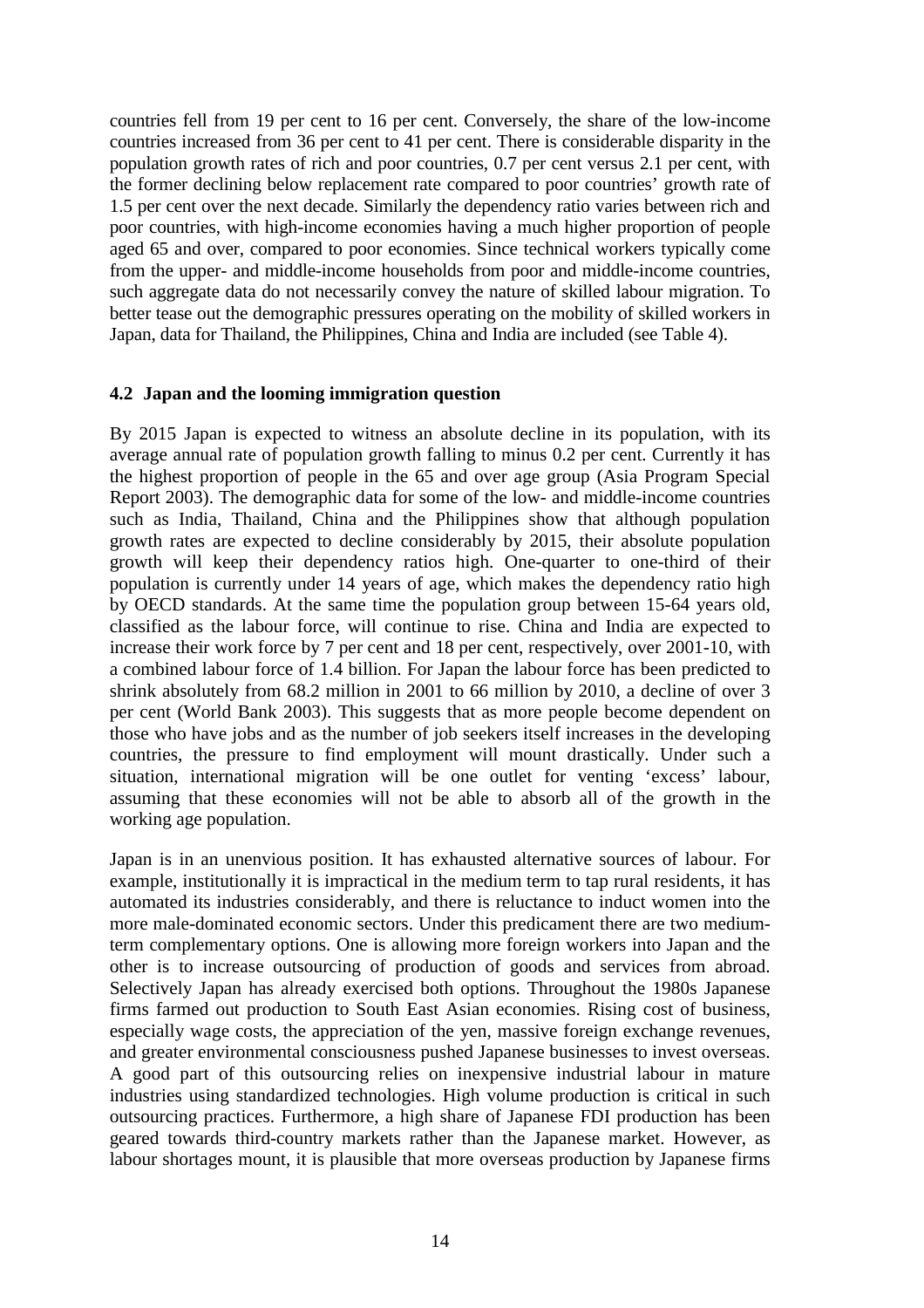will be aimed for the home economy. As manufacturing technologies mature, outsourcing will be largely driven by low-wage production.

Outsourcing is expected in emerging technologies and in sectors that demand high skills and technical expertise. Thus far the Japanese government has relaxed somewhat its immigration laws to allow foreign workers to work temporarily in Japan. Acutely aware that the small and medium firms in Japan were becoming uncompetitive, the government permitted them to import labour. Workers from Thailand, China, Philippines, Brazil, Peru and Bangladesh are employed in low-wage factory work, construction, and entertainment sectors in Japan.8 Many of these workers have become permanent—and illegal—migrants by overstaying their visas. It is evident that both the Japanese government and businesses have addressed only the immediate labour shortage problem through outsourcing and immigration policy reform. They have not tackled the anticipated more long-term problem of Japanese demographic shifts nor have they adequately addressed the human capital needs of emerging sectors such as the information and communication technology industries.

Japan has historically looked unfavourably upon foreigners. Cultural homogeneity, linguistic barriers, and the nationalist sentiments of Japanese firms have precluded large-scale inflows of immigrants. Particular forms of corporate governance and interfirm arrangements such as the *kereitsu* have effectively kept foreign firms out of the Japanese economy.<sup>9</sup> Long-term employment, subcontracting relations, and reliance on internal labour markets have made the employment of foreigners virtually impossible for firms. However, Japan's very success in exports and subsequent internationalization of its economy has compelled businesses and the government to seek cost-reducing outsourcing arrangements and gradual reforms in immigration policies. This shift is evident in the stocks and flows of highly skilled labour (Table 5). Four categories of entrants by resident status reflect the inflows of technical talent: professor, researcher, engineer, and college student. Foreign students in Japan tend to pursue technical studies rather than humanities, social sciences, or management degrees due to Japanese government initiatives and Japan's manufacturing reputation. While the share of these four groups to total new entrants has been about one-half a per cent throughout the 1990s, these legal migrants represent a greater share of migrants roughly belonging to skilled workers. In 1992 the share of these workers was 14.8 per cent, which rose to 20.2 per cent in 1994, and 20.8 per cent in 1997. The number of foreign college students, which represents future technical talent, fell marginally in the mid-1990s and rose to nearly 12,000 by 1997. In 1998, 45.6 per cent of foreign students in Japan came from China, followed by 33 per cent from South Korea, and 3.7 per cent from Malaysia (Tremblay 2001: 53). However, the data on change in residence status suggest that few college students either remained in Japan or were given permission to be employed. For example, in 1997 only 2,624 permissions were granted to students to change residency status for employment, of which only 945 were classified as engineers, professors, and

<sup>8</sup> The lop-sidedness of Japanese policy toward foreign workers is evident from the fact that Japan is quite open to the entry of 'entertainers' but highly restrictive toward the much-needed nurses and health care givers (Ito 2004). In 2002 there were 123,000 entertainers (or 85 per cent of total foreigners allowed to work) compared to 4 'medical service professional' (Ito 2004).

<sup>9</sup> Kereitsu is a corporate governance structure in which firms such as manufacturers, suppliers, trading companies, and banks are interlinked by cross-equity holdings. Although no majority control is exercised by any one firm the ties that bind these firms are inclusive and hence exclude non-members.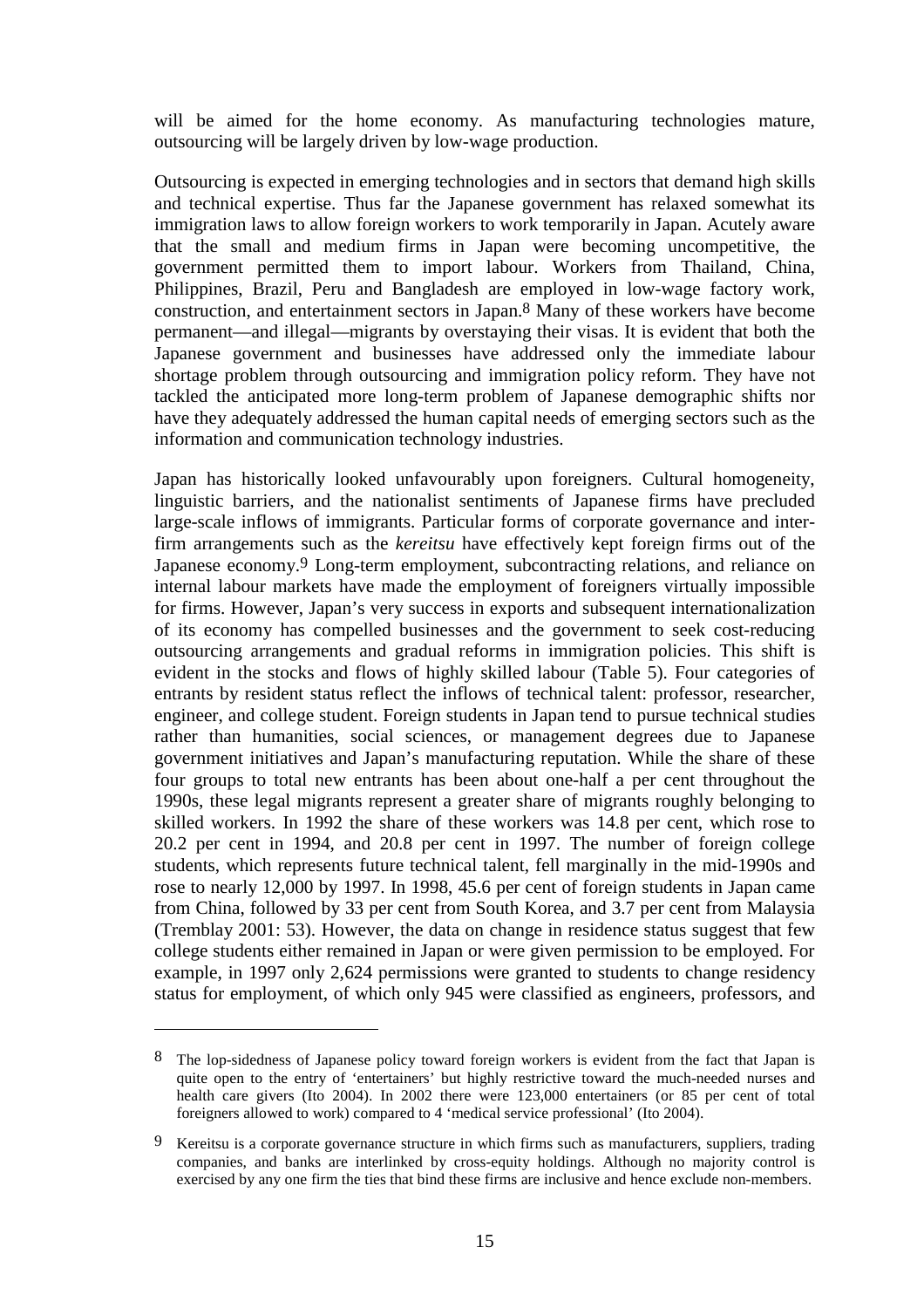researchers (Kobayashi 2001: 121). The remaining applicants were grouped under humanities and international services.

Japan provides an interesting window to the demographic dilemma and immigration policy constraints (Papademetriou and Hamilton 2000; Douglass and Roberts 2000). More high skilled Japanese citizens go abroad compared to foreigners coming to Japan. Intra-company transfers, presumably highly skilled professionals, ranged from 5,000 to 6,500 foreigners in the 1990s, compared to nearly 53,000 Japanese nationals going abroad to take up posts (Kobayashi 2001: 121-2). Similarly, nearly 200,000 Japanese citizens went abroad for studies and technical training and over 100,000 for research. The stock of foreign technical talent in Japan is growing but the flows remain small. Similarly, foreign students are increasing in Japan. While nearly four million persons enter Japan annually, only a small percentage of them are considered to be high skilled technical professionals. Similarly, the relatively visible enrolment of over 12,000 foreign college students does not appear to result in permanent migration. A tiny fraction of students converted their residency status after completion of their study programme. The stock of engineers continues to outnumber professors and researchers, suggesting the importance of Japanese manufacturing.

What is noteworthy is the near-absence of IT industry workers entering Japan. There were fewer than 2,000 newly entering specialists grouped under computer service. While precise estimates of the Japanese market are difficult to obtain, given the size of the Japanese hardware industry one can easily infer the market to be very large. In 2001 the Japanese IT market was estimated to exceed US\$100 billion (*Hindu* 2001). A survey by the Japan Information Service Industry Association revealed that Japan in 2001 needed 800,000 IT workers. Some of these positions were being filled by Chinese engineers (*Hindu* 2001). Only about 400 Indian engineers were present in the Japanese IT industry. Given Japan's global lead in the information and communications technology (ICT) sector, the low inflows of foreign workers to Japan remains an anomaly. This anomaly is evident from the Japanese share of India's software exports (Table 6).

| <b>INGHINGLY OF HEW GRUATILY IN JAPAN DY TESIGENCE STATUS</b> |           |           |           |           |           |           |  |
|---------------------------------------------------------------|-----------|-----------|-----------|-----------|-----------|-----------|--|
| Status/year                                                   | 1992      | 1993      | 1994      | 1995      | 1996      | 1997      |  |
| Total                                                         | 3,251,753 | 3,040,719 | 3,091,581 | 2,934,428 | 3,410,026 | 3,809,679 |  |
| Professor                                                     | 843       | 1.045     | 1,187     | 1,296     | 1,309     | 1,463     |  |
| Researchers                                                   | 860       | 812       | 862       | 870       | 1.080     | 1,251     |  |
| <b>Instructors</b>                                            | 2,573     | 2,635     | 2,506     | 2,963     | 2,847     | 3,068     |  |
| Engineers                                                     | 2.979     | 1,758     | 3.194     | 3,717     | 4,426     | 5,128     |  |
| Humanities and<br>international services                      | 5,703     | 5,265     | 5,198     | 4,982     | 6,144     | 6,709     |  |
| Intra-company transferees                                     | 4,639     | 4,438     | 3,076     | 3,074     | 2,831     | 3,354     |  |
| Skilled labour                                                | 2.441     | 1.768     | 2.071     | 2,210     | 3.336     | 2,833     |  |
| College students                                              | 10,368    | 10,722    | 10,337    | 10,155    | 11,717    | 12,408    |  |
| Pre-college students                                          | 27,367    | 18,127    | 11,947    | 9,928     | 9.436     | 11,755    |  |
| <b>Trainees</b>                                               | 43,627    | 39.795    | 36,612    | 40.591    | 45,536    | 49.594    |  |

Table 5 Number of new entrants in Japan by residence status

Source: *Legal Migrants (*1998) quoted in Kobayashi (2001: 121).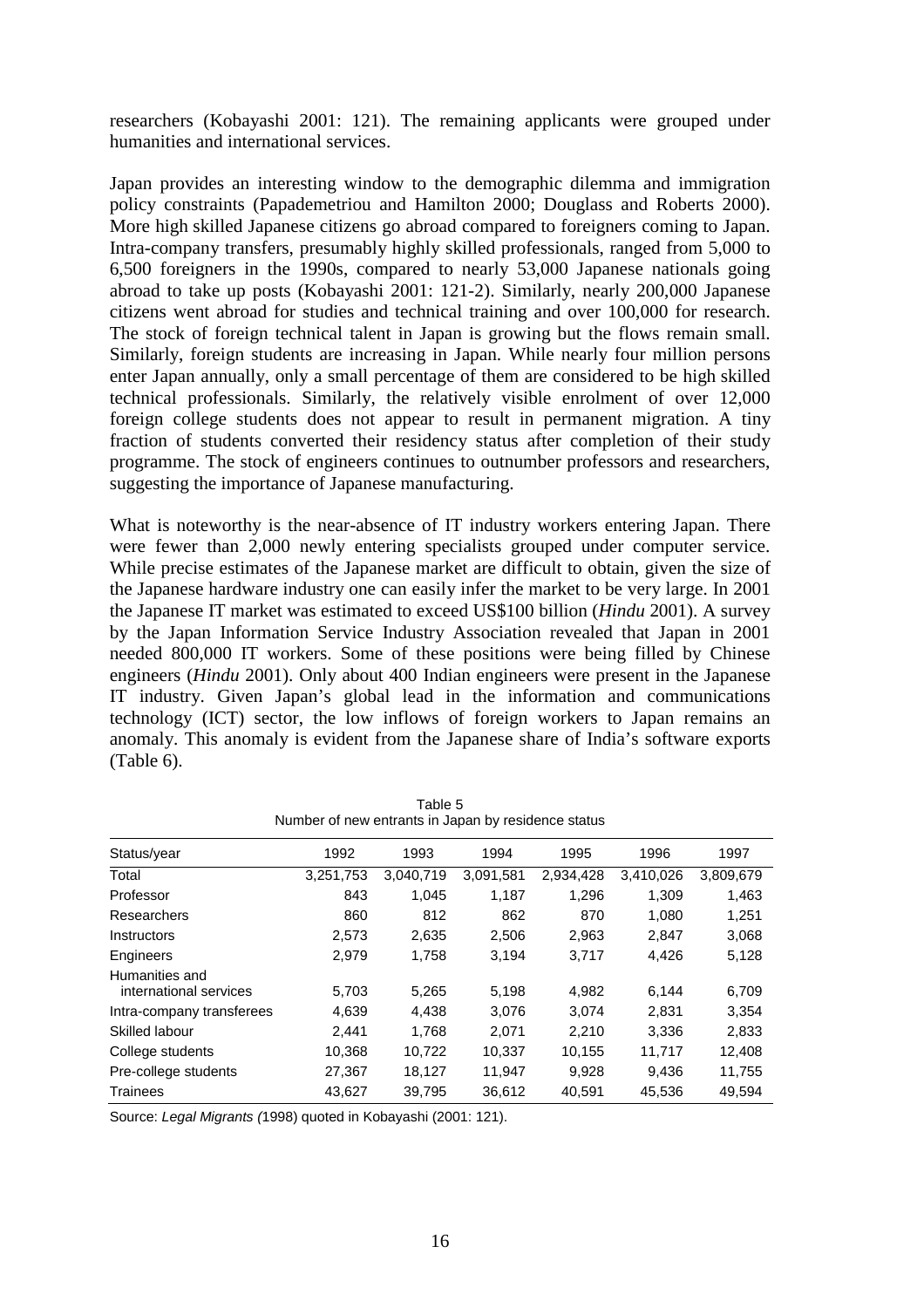|                                   | <b>IT</b> services<br>spending<br>(US\$ billion) | India's exports | (US\$ million) India's market dependence India's exports<br>share $(\%)$ | Relative<br>ratio | Share in |
|-----------------------------------|--------------------------------------------------|-----------------|--------------------------------------------------------------------------|-------------------|----------|
| North America                     | 171.1                                            | 6,685           | 3.92                                                                     | 1.4               | 67.7     |
| Western Europe                    | 109.6                                            | 2,103           | 1.92                                                                     | 0.7               | 21.3     |
| Japan                             | 34.9                                             | 193             | 0.55                                                                     | 0.2               | 2.0      |
| Latin America & rest of the world | 17.5                                             | 583             | 3.33                                                                     | 1.2               | 5.9      |
| Asia Pacific                      | 16.0                                             | 311             | 1.94                                                                     | 0.7               | 3.2      |
| Total                             | 349.1                                            | 9,875           | 2.82                                                                     |                   | 100.0    |

Table 6 India's position in the global and Japanese IT industry

Note: Relative dependence measures the region's share in Indian exports vis-à-vis the region's share in world IT services spending.

Source: NASSCOM, available at: www.nasscom.org (accessed 09/08/2004).

The National Association of Software and Service Companies (NASSCOM) estimated that of the nearly US\$10 billion software service exports by India, only 2 per cent went to Japan in 2002-03, whereas nearly two-thirds went to the US (NASSCOM 2004). Poorer regions of the world imported more software services from India than Japan. The relative dependency ratio, computed by taking the share of Indian exports to Japan (2 per cent) and divided by the region's share in world IT services spending (US\$34.9 billion/US\$349.1 billion) was 0.2. Among all the regions, Japan had the lowest dependency ratio, which suggests India's penetration of the Japanese market to be extremely low at this time. Given Japan's large IT spending, there are other factors that are responsible for this outcome. Japanese institutional and corporate structures limit outsourcing arrangements to familiar, local firms. There are also social and cultural differences between India and Japan, especially at the corporate level. Most importantly, however, it is the particular trajectory of the Japanese IT industry that has imposed limits on outsourcing. The highly competitive Japanese hardware producers have always bundled their software, hence the development of an independent software industry in Japan has been discouraged (Anchordoguy 2000). However, this development also suggests that the Japanese are strong in hardware-intensive software development, which for technical reasons has its own entry barriers. Japanese are reputed for their design and embedded software, areas which the Indian industry is only beginning to develop. The absence of foreign skilled workers in Japan is also indicative of alternative destinations for technical professionals. As observed earlier, the US and UK, Australia, and Canada are more receptive to skilled, often English-speaking professionals than Japan. Projects from these countries entail customized software services that are technically different and perhaps less challenging than Japanese manufacturing-based software needs (D'Costa 2002a).

#### **5 Tapping the Indian brain bank**

At this time India's export of IT services to Japan is small. The presence of Indian technical talent in Japan is also low. For example, in 1997-98 only 2.2 per cent of the Indian students going abroad under government programmes went to Asia as a whole (Khadria 2004a: 28). It is amply evident that there is a relationship between IT exports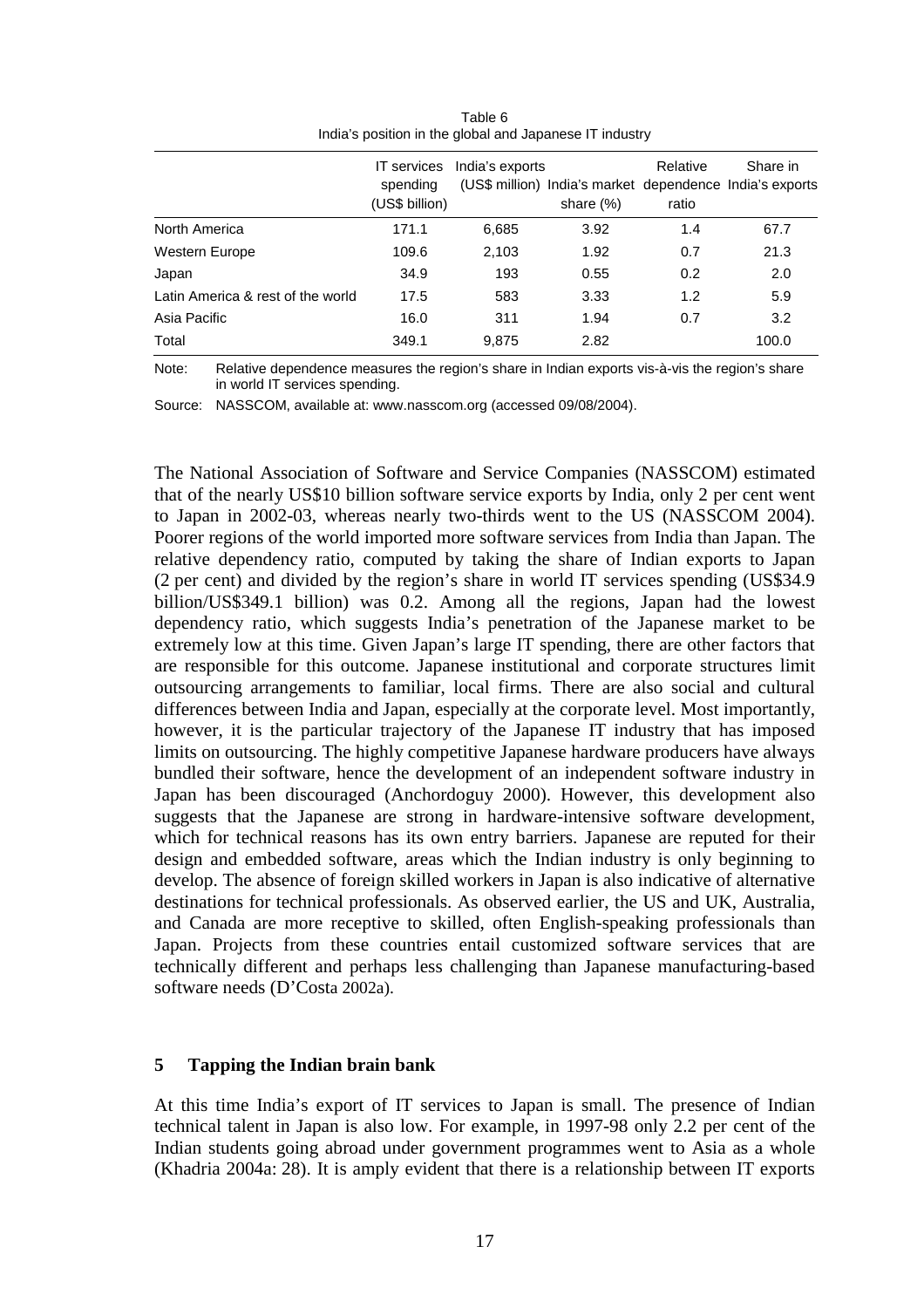and the mobility of talent as borne out by the stock and flow of Indian talent to the US. For example, in 2001, nearly 47,000 Indian students went to the US, accounting for 78 per cent of all Indian students enrolled in OECD countries (Khadria 2004a: 29). However, while Indians represented only 4 per cent of all foreign students in the OECD group, they represented 10 per cent of foreign students in the US. Indians had the largest number of science and engineering degree holders among foreigners in the US and 30,000 science and engineering doctorates in 1999. Over 50 per cent of science and engineering students of Indian nationality plan to remain in the US, suggesting a growing stock of talent in the US. Additionally, as Indians are prominent in higher education establishments in the US, it also suggests a visible and influential talent pool (Table 7). Indians (and Chinese) are known for their entrepreneurship in Silicon Valley as well (Saxenian 1999).

India's exports of IT services to the US have entailed two forms of production: on-site services and off-shore development (D'Costa 2002b). The former involves the geographical movement of talent to the actual site of service delivery, while the latter mostly involves development of services remotely in India. However, off-shore development entails temporary mobility of talent, from both sending and receiving countries, some of whom remain in the respective host economies for several years. Both on-site and off-shore development induces temporary migration because of the professional need to be physically present to implement projects, maintain them, and deliver customized services. Because of their temporary nature, there is return migration of talent. Students going abroad to study may stay as temporary migrants or become permanent ones, as some return and others stay back in the host countries. With off-shore development it becomes possible for some of the technical talent from the stock of professionals in the receiving country to return to the countries of their origin. Furthermore, as the global demand for technical talent increases relative to national supplies, immigration reforms—both systematic and ad hoc—create additional possibilities for increasing flows from sending countries and thereby contributing to the potential return of migrants. Guest worker programmes as well as the US H1B visa programme are illustrations of such immigration measures. The dynamics of return migration is shown in Figure 1.

There is no doubt that the Indian IT industry is heavily dependent on the US market. What is overlooked is how dependent India is on the temporary movement of its talent to the US through its on-site services (Hira 2004). Indian firms have successfully

| Total S & E | Indian |       | % of Indians to: |
|-------------|--------|-------|------------------|
| in US       | origin | Total | Foreign          |
| 224,707     | 6,876  | 3.1   | 15.3             |
| 37,020      | 688    | 1.9   | 9.3              |
| 53,055      | 1.014  | 1.9   | 13.4             |
| 44,375      | 2,086  | 4.7   | 18.3             |
| 65,509      | 1,491  | 2.3   | 15.5             |
| 24,748      | 1,597  | 6.5   | 17.8             |
|             |        |       |                  |

Table 7 Indian faculty in US science and engineering fields, 1997

Source: National Science Foundation quoted in Khadria (2004a: 33).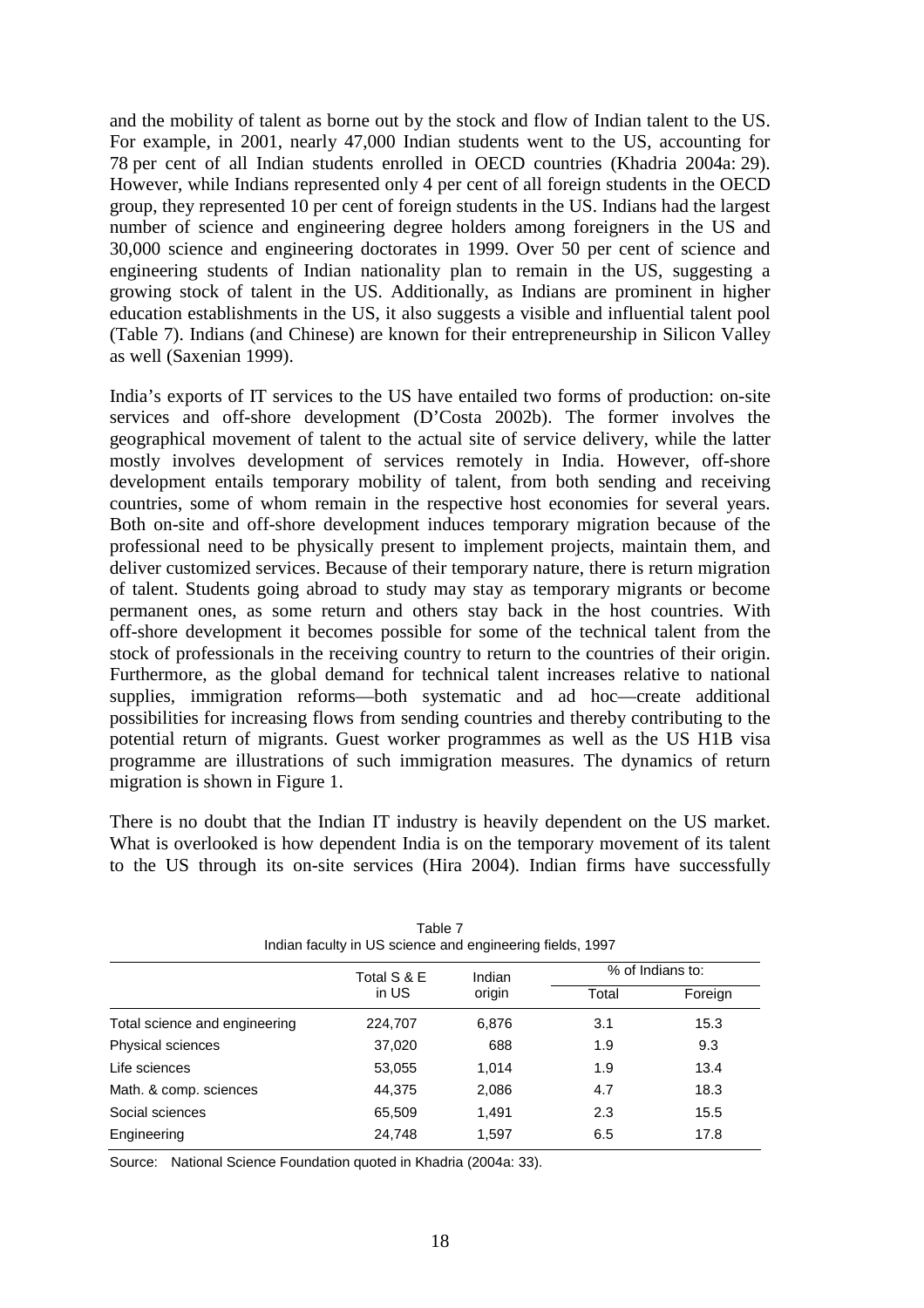leveraged the US immigration system, exporting talent in large numbers. Of the 331,206 H1B visas approved in 2001, 49 per cent went to Indian professionals, and of these 92 per cent were IT related (Hira 2004: 842). Furthermore, Indian firms in the US as well as US firms created by Indian entrepreneurs facilitated the temporary movement of talent. The implication of this is that previous talent flows, in the form of students and temporary workers, become permanent stocks, which in turn pull in more temporary workers. This brain bank acts to foster more on-site and off-shore work in IT services. Clearly India benefits from the temporary movement of talent and so do US clients, who receive competitively-priced services. However, India's success in the US could also lead to new challenges. While perceived and real labour shortages in the US could be met from India, the current technology slump is a reminder that high demand is not always durable. Employer abuses also have led to a critical examination of the various visa programmes to bring in Indian IT workers and today much lower visa caps are in place. This clearly points to the necessity of reducing India's dependence on the US market and especially on on-site services provided through the temporary movement of workers.

The reduction has already begun but only in a limited way. As more work is done off-shore in India, there is less need for worker mobility. Between 1999 and 2003, the share of off-shore delivery of services increased from 35 per cent to 58 per cent, while on-site services fell from 57 per cent to 39 per cent (NASSCOM 2004). However, there was an absolute increase in the volume of on-site services during this period of nearly 90 per cent, implying the continued importance of the temporary movement of workers. Since visa approvals are capped in absolute terms, the increasing volume of off-shore work does not necessarily reduce the temporary movement of workers. Even if the share of India's exports to the US IT industry as a whole is marginal, nevertheless the absolute visa limits and popular anti-foreign workers sentiment are likely to go against temporary migrants. Besides, there will always be a need for face-to-face interaction and some presence of Indian workers even for those projects that have been created offshore. This means that visa caps under the H1B programme will immediately impact on the mobility of Indian IT workers and Indian and US firms may have to utilize other programmes. However, as a long-term strategy, India will have to diversify its IT export markets.

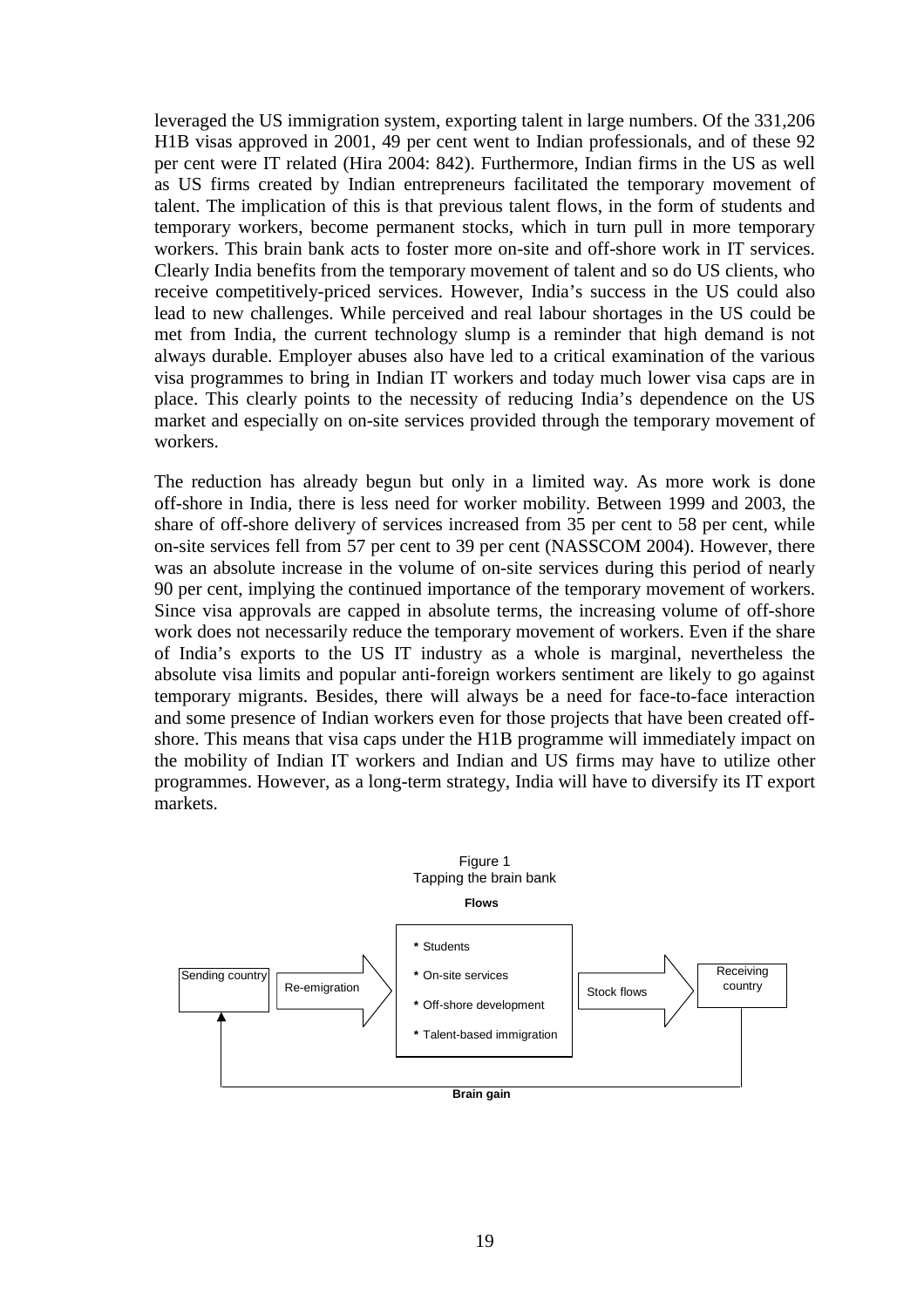It is evident that the flows and stocks of Indian talent will continue to expand. As India's IT exports rise and India's software engineers find lucrative employment at home and abroad, the government sees it as an important source of economic growth, employment, and foreign exchange. Similarly, foreign firms in their quest for costefficiency will continue to outsource services from India. This virtuous loop is expected to be met by additional investments in technical training and the propensity of Indian households to educate their children in technical fields. There is already an expansion in the growth of the technical labour force in India. Since 1990 India's employment of IT professionals has increased from 56,000 to 522,250, a nearly ten-fold growth (NASSCOM 2002: 63). Technical education in India has consistently expanded throughout the 1990s, with engineering admissions increasing five-fold between 1992 and 2004. The number of IT admissions based on capacity increased from 73,000 in 1992 to 342,000 in 2004, while the number of professionals with an engineering degree is expected to increase from 43,000 in 1997 to nearly 100,000 in 2004. Such growth is a major contributor to the stock and flow of Indian talent. The question is how such talent will be employed.

If the growth rate of the Indian IT industry is any indication, then it is plausible that such talent will be absorbed quite easily. However, when the size of the Indian IT industry is disaggregated into domestic and export segments, it is evident that it is the latter that is driving the sector's expansion. This means that the Indian industry will exhaust the immigration quotas imposed by the US, even with increased off-shore development. The Indian industry foresees shortages of IT workers in India and growth of the global IT industry. Hence it has aggressively targeted human capital expansion specifically for this sector (NASSCOM 2003). Furthermore, there are many other countries with well-endowed human resources, which could challenge India's firstcomer advantage. Russia and the former East European countries as well as China and the Philippines are potential competitors. Hence, the expansion of the Indian domestic market will be critical not only for its intrinsic developmental impact but to help stem the flow of talent in large numbers to the US. However, at this time most Indian firms are keen to exploit the more lucrative US market. Alternatively, and complementary to the current export pattern, Indian firms will have to diversify their export markets.

It has been already established that India exports very little to Japan, the Japanese dependence on Indian output is negligible, and the Japanese are confronted by demographic challenges. There are indications that the Japanese economy is beginning to rely on foreign workers. In order to maintain their lead in the IT-related high technology industries, Japanese firms will be compelled to rely on foreign technical talent. While there are many countries, especially China, that could meet this need, the Chinese economy itself is becoming heavily dependent on its own talent. Hence, for India there is a historic opportunity to reorient its IT industry. To successfully make the transition, both India and Japan will have to collaborate in the broader area of immigration and industry-specific areas of technical education.

For India, the Japanese market provides both challenges and opportunities. Aside from the institutional barriers such as lack of Japanese business receptivity to foreign partners, cultural distance, and a restrictive immigration policy, the Japanese high technology market is driven significantly by manufacturing and hardware development. Both are areas in which Indian firms have had poor exposure to international competition, hence it would take considerable technical competence and commercial wherewithal to make a dent in the Japanese market. For example, of the US\$60 billion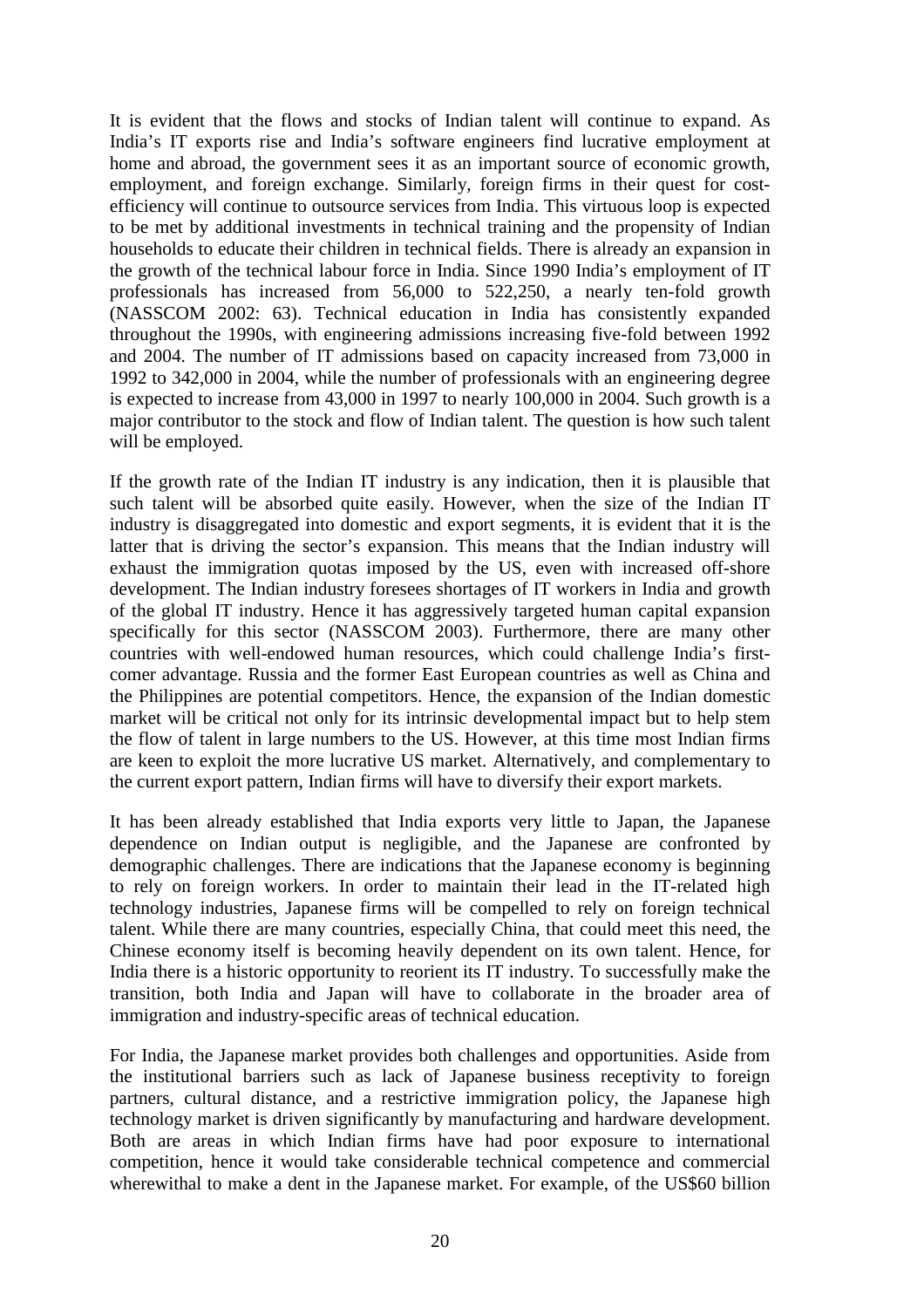IT services market in Japan, only 5 per cent is outsourced from abroad. There are 70 Indian firms present in Japan but their contribution to the Japanese market has been paltry, with India's total exports to Japan being US\$190 million (Silicon India 2004a). Most Indian firms are currently ill-prepared or uninterested in tackling this dynamic market. One exception is WIPRO, one of India's largest and most successful IT firms. Its background in hardware development and sales places it in good stead to work with Japanese firms (D'Costa 2002b). Yet, it is precisely the qualitative difference between the Japanese and the US market that offers an opportunity to reduce its dependence on the US market and make a pre-emptive switch before the US economy becomes a limiting factor (D'Costa 2002a).

Complementing the market diversification argument, India's potential engagement with the Japanese market also sets up an alternative brain bank. Assuming Japanese firms increase outsourcing software services from India, conditional on Japanese immigration reforms, the flows of technical talent to Japan are likely to increase. Depending on the length of the projects, the temporary flows of talent could result in a Japan-based brain bank, which like its US counterpart could facilitate the transfer of a qualitatively different kind of technical and commercial knowledge. The net result is the expected overlapping of epistemic communities straddling two different markets, which over time is likely to lead to greater interaction and reduced vulnerability on exogenous factors for the Indian IT industry. The development implications are varied: not only will export revenues come from a different market but more importantly the technological spillovers through network externalities are likely to be massive. For the Japanese, a substantial adjustment towards accepting technical workers is involved. But the presence of foreign workers is no longer a new phenomenon in Japan. It is already present in various sectors both formally and clandestinely. What is necessary is a preemptive strategy by Japan to tackle its demographic imbalances, integrate itself more fully with Asia and thereby contribute to Asia's development in some measured way, and help cushion some of the global pressures on the US economy.

# **6 Conclusion**

It is evident that there are both global and industry-specific developments that warrant a critical examination of the mobility of technical talent to Japan. First, uncontrolled immigration is neither politically feasible nor socially acceptable. Yet, with globalization, states are now less effective in regulating flows of people (Bhagwati 2003). Transnational economic forces independently influence labour flows. The challenge is how to induce inflows of skilled professionals without overt disruption to either the receiving or sending country. Second, regulated immigration is consistent with the desire of the global community to maintain global economic openness. If, however, economic integration results in further global inequality, then rich countries must responsibly address this on behalf of poor countries. In fact, in an era of foreign aid fatigue, there is greater reason to promote development in labour-abundant countries so that 'brain drain' is transformed to 'brain gain' for these countries, making migration over the long haul a temporary process. This can be accomplished if sending countries can tap, for their own development, the technical and entrepreneurial skills from the global talent pool to which they are currently contributing. Third, the liberalization of trade under WTO and the urgency of resolving severe global inequalities have prompted some poor countries to demand liberalization of the services sector so that they can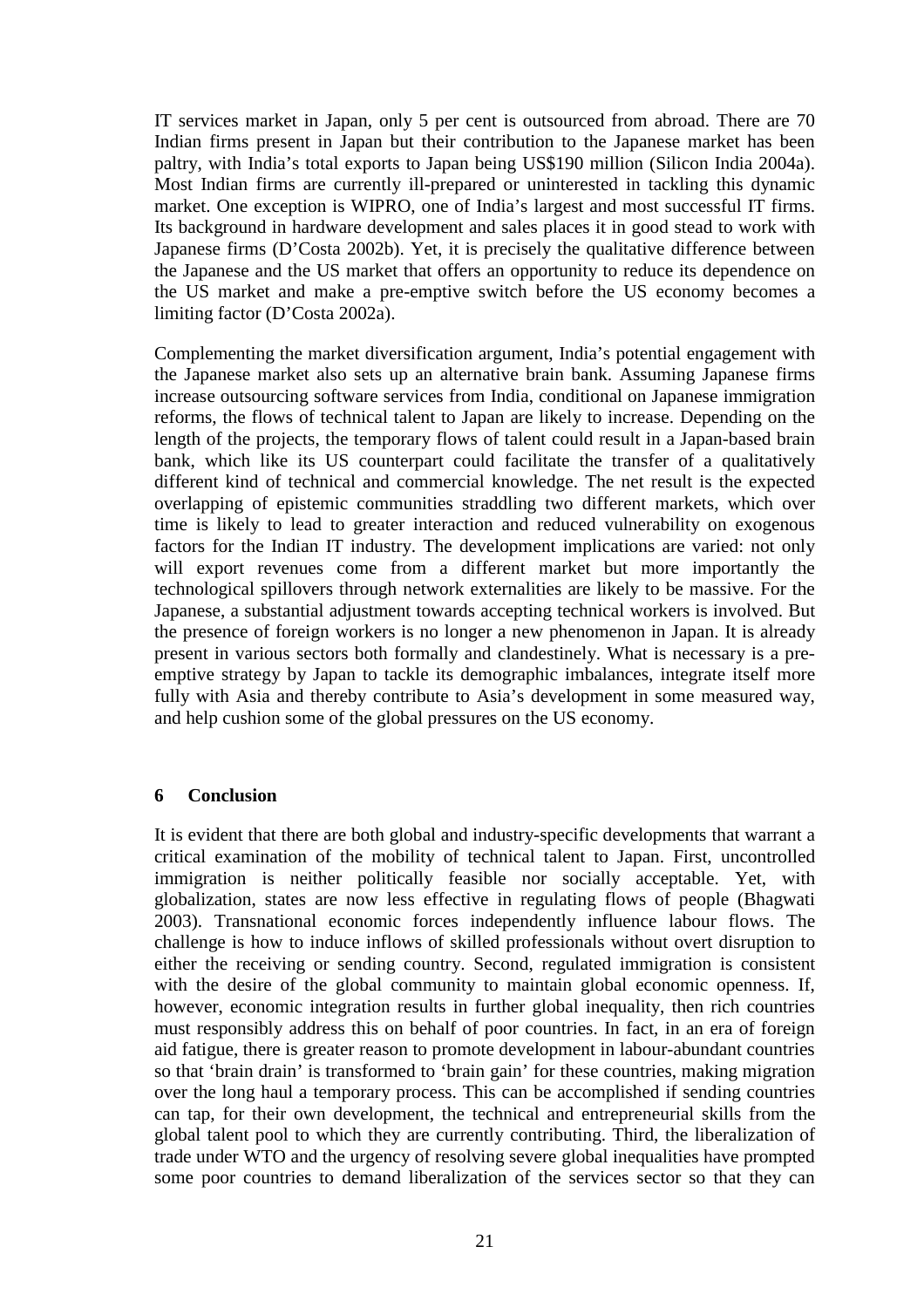benefit from the export of skilled labour. In practice, this is well under way in information technology (IT) and health services in the US and elsewhere (Khadria 2004b).

The number of technical professionals returning to India is still low. However, small surveys indicate that return migrants could rise in the future (Khadria 2004b). The movement of talent today has a large temporary component to it mainly because of on-site projects. Also, many students are increasingly going abroad with the intent to return home. This is especially because of strong family ties and growing professional opportunities at home. The real question is whether the return migrants would contribute to the innovative capability of Indian firms. There are some grounds to believe that the mere return of talent would not necessarily raise the technological competence of the Indian IT industry. Some studies have shown that the nature of Indian exports has tended to remain at the lower end of the value chain due to the types of software services demanded by customers (Heeks 1996; D'Costa 2002a). Other studies have shown the lack of integration of the Indian software industry to the domestic economy, including the lack of a hardware industry, as a serious structural bottleneck to its development (D'Costa 2003c). The weak cooperative links among Indian firms also suggest limited innovative capability, which demands sharing information (Lema and Hesbjerj 2003). Lastly, the lack of a coherent government policy to bring back Indian talent suggests that tapping the brain bank will not be easy (Saxenian 2000). Nevertheless, there are grounds to believe that new opportunities will arise due to demographic and skill needs in the world economy.

By examining the process of international migration and some of the economic benefits of the movement of technical talent, this study, in broader way, provides a window to the working of the economy and how the structural relationship between rich and poor countries might be altered. The mediating variable is the mobility of technical talent and other high skilled professionals. The flexibility of the global economic system creates opportunities and imposes heavy costs on national economies. Only those countries that have a well-educated workforce, high quality physical and technological infrastructures, and relatively pragmatic policymaking capabilities tend to integrate well (UNDP 2001). Global competition in the information age calls for flexibility and technological capacity to increase productivity. This means that high-value service providers such as doctors, computer scientists, geneticists, managers, accountants, engineers, chip designers, etc. must be quickly mobilized in sufficient numbers to exploit emerging opportunities. As some of the OECD economies, such as Japan, experience declining fertility rates and an ageing population, labour shortages are likely to emerge in a variety of manufacturing and service sectors. Japan's IT industry suffers from the dominance of the hardware sector and its dedicated software suppliers, thereby limiting the growth of a dynamic, independent software industry. Japan could benefit enormously from the new generation Indian IT talent, which has been exposed to the rigors of US competition. A recent report indicates that Indian students and those already in the US, the UK, and other European countries are in high demand in the IT industry (Silicon India 2004b). Hence, the initial static losses of 'brain drain' could be dynamically recouped, first, by the outflows of Indian talent and, second, if such talent were 'gained' back by India and deployed for national production.

The developmental implication of brain circulation and a brain bank is significant. Outflows of skilled labour need not be a permanent loss. Instead, government incentives to lure professionals back and the rapid development of the home market can contribute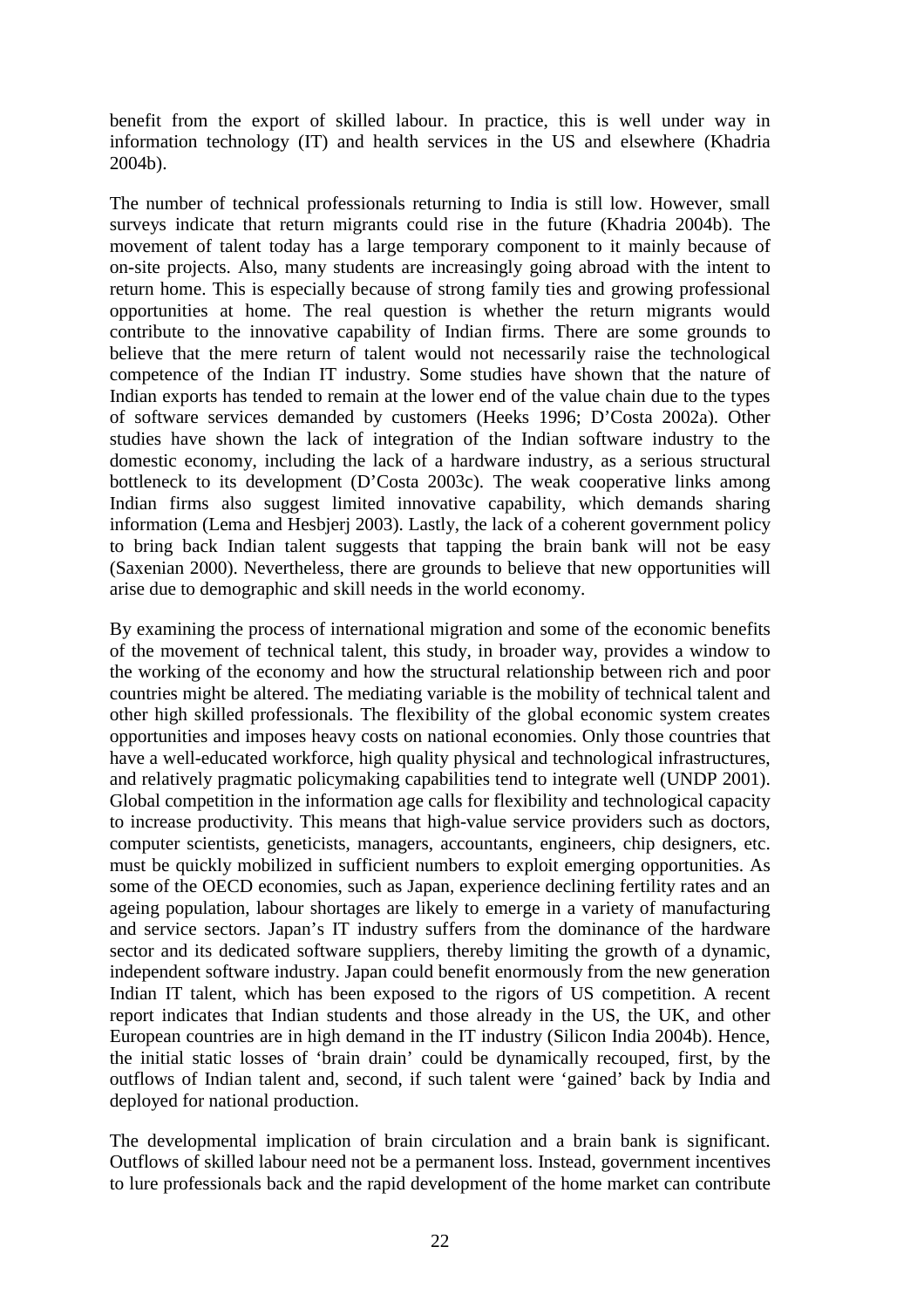to the return flow of talent. Many other professionals, though settled abroad, could 'circulate' between sending and receiving countries, not just between India and the US but between India, the US, and Japan, thereby creating multiple nodes of global epistemic communities and transferring knowledge gained overseas to their home economies. A substantial responsibility will have to be placed on sending and receiving country governments to create dynamic national economies, which are expected to absorb skilled professionals by creating, retaining, and gaining back talent.

This policy implication is often overlooked in the discussions of labour migration as attention is directed towards the economic and political costs of migration and immigration in sending and receiving countries respectively. A more balanced global economic governance policy recognizes that labour mobility cannot be contained but skilled labour can be retained or encouraged to return. This 'circulation' of talent will be critical for future innovative capability. The receiving countries will have to revisit their immigration policies to ensure that the gains of economic integration also accrue to the poor economies that send them skilled labour. Japan and India provide a rich transnational case that is expected to capture not only the dynamics of skilled labour mobility and its competitive and development implications but also sheds light on the larger transformation of the structural relationship between rich and poor countries.

Future institutional research following from this basic investigation on the mobility of technical talent must be directed towards obtaining industry and firm level data from countries that are on the threshold of relying on foreign workers. Japan is an underresearched country in this respect. There are, however, other cases where foreign talent is used but not much information is available in terms of the types of technical talent relied on and what is the extent of dependence on foreign workers. For example, Singapore, despite its small size, is a significant user of foreign workers in a variety of sectors but increasingly in the IT sector as well. As it begins to diversify its economy away from manufacturing and regionalizes its economy with China, India, and other Asian economies, its engagement with foreign technical talent will increase. Germany is another case, where there has been a go-stop approach towards temporary movement of foreign technical talent. Yet there are impending sector-specific worker shortages. Even countries such as Taiwan and South Korea, not known for labour shortages, are at a juncture where the need for information processing and software development is likely to rise. A more systematic analysis of the nature of labour shortages and the future growth of IT-related industries will be crucial to understand exactly what kind of technical talent will be needed and who can best provide it. This would entail obtaining data on technical education in each of these countries, especially Japan and assess possible matching of talent between the changing IT industry and education systems across different sending and receiving countries.

Countries such as India and China are faced with a historic opportunity to generate the kind of technical talent that will be demanded by the IT sector as a whole. As the mobility of labour increases, the pressures to open up OECD economies under GATS will also increase. Rather than simply lose the talent permanently or rely on remittances, sending countries must rethink their development and education strategies. Receiving countries will need to be more receptive to poor countries with immigration reforms as they utilize technical talent temporarily and permanently from non-OECD economies. Only then can we manage global flows of skilled labour and pragmatically address global inequality associated with an unregulated form of global economic integration.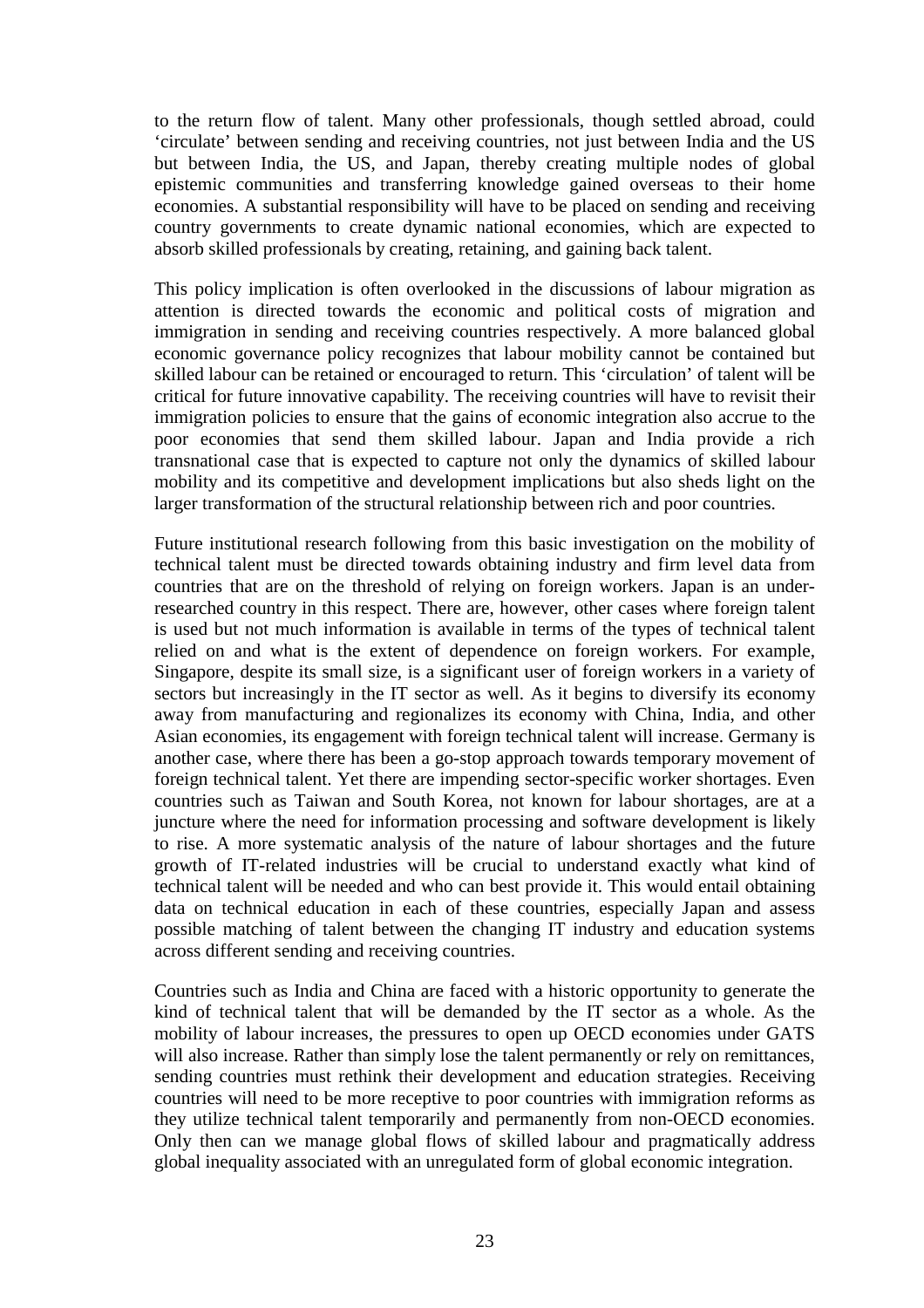#### **References**

- Ahmed, I. (2000). *The Construction of Diaspora: South Asians Living in Japan*. Dhaka: University Press Ltd.
- Anchordoguy, M. (2000). 'Japan's Software Industry: A Failure of Institutions?'. *Research Policy*, 29 (3): 391-408.
- Asia Program Special Report (2003). 'The Demographic Dilemma: Japan's Ageing Society'. Asia Program Special Report No. 107. Washington, DC: Woodrow Wilson International Center for Scholars.
- Bhagwati, J. N. (2003). 'Borders Beyond Control'. *Foreign Affairs*, Jan/Feb.
- Borjas, G. J. (2001). 'Economics of Migration', in N. J. Smelser and P. B. Baltes (eds), *International Encyclopedia of the Social and Behavioral Sciences*. Amsterdam: Elsevier Science Ltd, 9803-09.
- Boswell, C., and J. Crisp (2004). 'Poverty, International Migration and Asylum'. WIDER Policy Brief No. 8. Helsinki: UNU-WIDER.
- Brody, B. (2002). *Opening the Door: Immigration, Ethnicity, and Globalization in Japan*. New York: Routledge.
- Brown, P. (2001). 'Skill Formation in the Twenty-First Century', in P. Brown, A. Green and H. Lauder (eds), *High Skills: Globalization, Competitiveness, and Skill Formation*. Oxford: Oxford University Press, 1-55.
- Burrelli, J. S. (2004). 'Emigration of US-Born S&E Doctoral Recipients'. National Science Foundation InfoBrief, June, NSF04-327.
- Carvajal, D. (2004). 'The Workplace: Calling Scientists Back Home'. *International Herald Tribune*, 7 July. Accesses at: www.iht.com 7/7/2004 9:19 AM.
- Castells, M. (1998). *The Information Age: Economy, Society and Culture*, Vol. 3. Malden, MA: Blackwell Publishers.
- Cohen, B. (2004). 'Urban Growth in Developing Countries: A Review of Current Trends and a Caution Regarding Existing Forecasts'. *World Development*, 32 (1): 23-51.
- Cohen, M. S., and M. A. Zaidi (2002). *Global Skill Shortages*. Cheltenham: Edward Elgar.
- Coppel, J., J. Dumont, and I. Visco (2001). 'Trends in Immigration and Economic Consequences'. OECD Economics Department Working Papers No. 284. Paris: OECD.
- Cowan, R. (2004). 'Network Models of Innovation and Knowledge Diffusion'. MERIT-Inonomics Research Memorandum Series, 2004-016. Maastricht: MERIT. Available at: www.merit.unimaas.nl .
- D'Costa, A. P. (2002a). 'Export Growth and Path-Dependence: The Locking-in of Innovations in the Software Industry'. *Science, Technology and Society*, 7 (1): 51-89.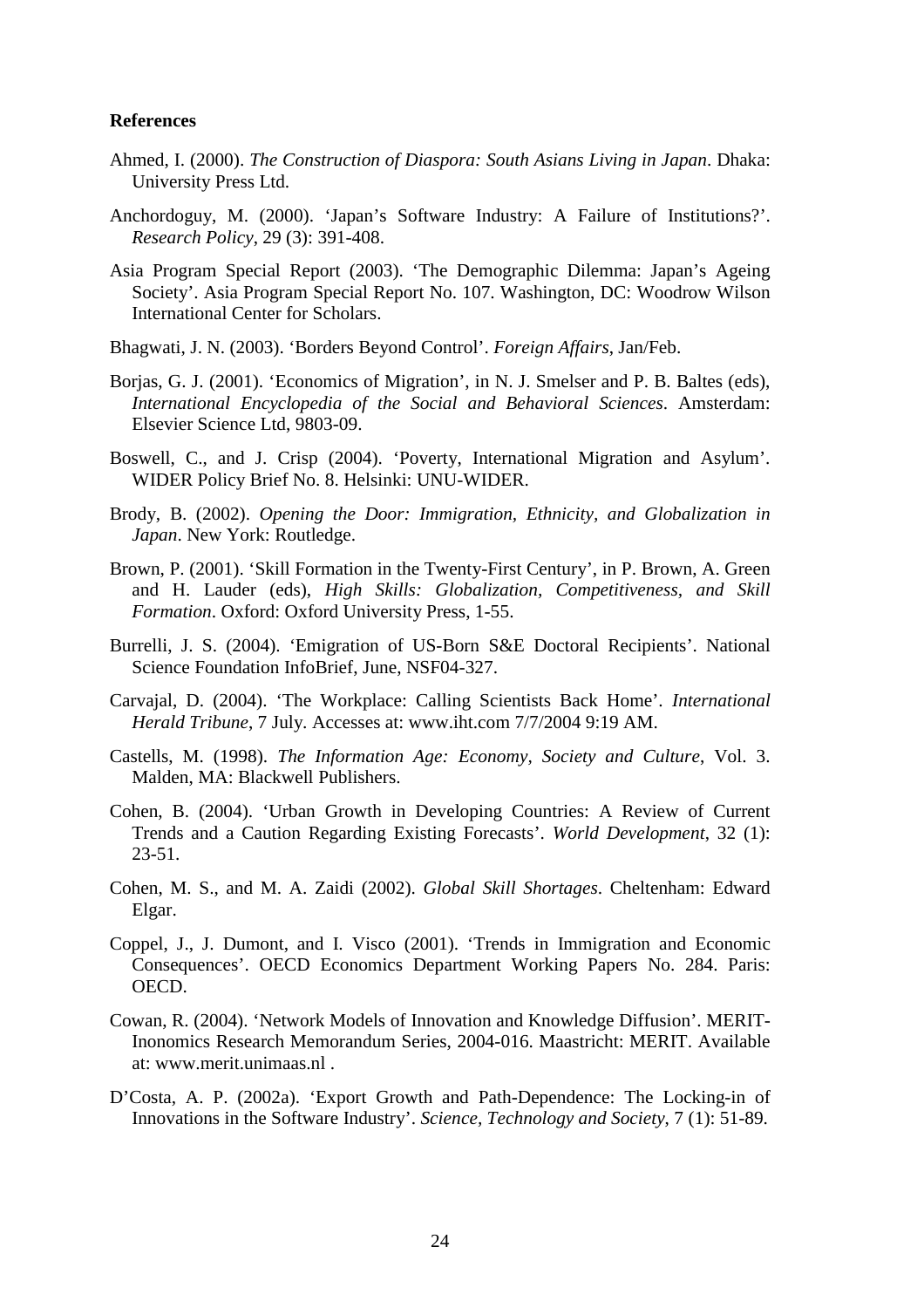- D'Costa, A. P. (2002b). 'Technology Leap-frogging: The Software Challenge in India', in P. Conceição *et al.* (eds), *Knowledge for Inclusive Development*. New York: Quorum Books, 183-99.
- D'Costa, A. P. (2003a). 'Catching Up and Falling Behind: Inequality, IT and the Asian Diaspora', in K. C. Ho, R. Kluver and C. C. Yang (eds), *Asia.com: Asia Encounters the Internet*. London: Routledge.
- D'Costa, A. P. (2003b). 'Uneven and Combined Development: Understanding India's Software Exports'. *World Development*, 31 (1): 211-26.
- D'Costa, A. P. (2003c). 'The Indian Software Industry in the Global Division of Labour', in A. P. D'Costa and E. Sridharan, *India in the Global Software Industry: Innovation, Firm Strategies and Development*. Basingstoke: Palgrave Macmillan, 1- 26.
- Davenport, S. (2004). 'Panic and Panacea: Brain Drain and Science and Technology Human Capital Policy'. *Research Policy*, 33 (4): 617-30.
- Dicken, P. (1998). *Global Shift: Transforming the World Economy*. New York: Guilford Press.
- Douglass, M., and G. S. Roberts (eds) (2000). *Japan and Global Migration: Foreign Workers and the Advent of a Multicultural Society*. London: Routledge.
- Fuess, S. M. (2003). 'Immigration Policy and Highly Skilled Workers: The Case of Japan'. *Contemporary Economic Policy*, 21 (2): 243-57.
- Guellec, D., and M. Cervantes (2001). 'International Mobility of Highly Skilled Workers: From Statistical Analysis to Policy Formulation', in *International Mobility of the Highly Skilled*. Paris: OECD Proceedings, 71-98.
- Hanami, T. (1998). 'Japanese Policies on the Rights and Benefits Granted to Foreign Workers, Residents, Refugees and Illegals', in M. Wiener and T. Hanami (eds), *Temporary Workers or Future Citizens? Japanese and US Migration Policies*. New York: New York University Press, 211-37.
- Heeks, R. (1996). *India's Software Industry: State Policy, Liberalisation and Industrial Development*. New Delhi: Sage Publications.
- Held, D., A. G. McGrew, D. Goldblatt, and J. Perraton (eds) (1999). *Global Transformations: Politics, Economics and Culture*. Stanford: Stanford University Press.
- *Hindu* (2001). 'Software: Focus Shifts to Japan'. 29 November. Available at: www.hindu.com (accessed 09/08/2004).
- Hira, R. (2004). 'US Immigration Regulations and India's Information Technology Industry'. *Technological Forecasting and Social Change*, 71 (8): 837-54.
- Hoogvelt, A. (2001). *Globalization and the Postcolonial World: The New Political Economy of Development*. Baltimore, MD: Johns Hopkins University Press
- Iguchi, Y. (1998). 'What We Can Learn from the German Experiences Concerning Foreign Labor', in M. Wiener and T. Hanami (eds), *Temporary Workers or Future Citizens? Japanese and US Migration Policies*. New York: New York University Press, 203-318.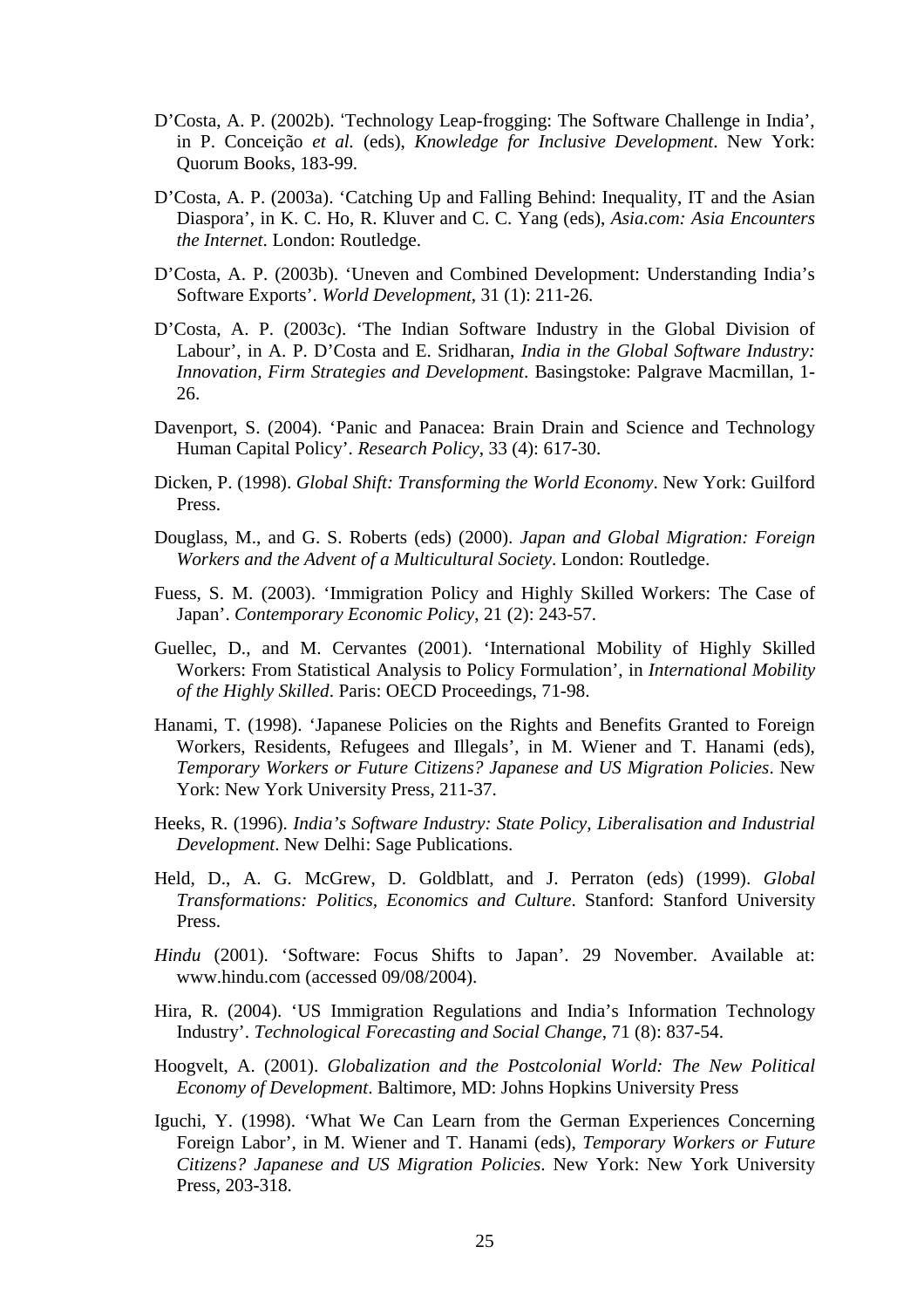IMF (2001). *Balance of Payments Yearbook 2001*. Washington, DC: IMF.

- International Organization for Migration. Available: www.iom.int (accessed 09/14/2004).
- Ito, T. (2004). 'Vitalize Japan's Economy with Foreign Workers: Nurses or Entertainers?'. Glocom Platform, Japanese Institute of Global Communications. Available at: www.glocom.org (accessed 09/18/2004).
- Kar, S., and H. Beladi (2003). 'Skill Formation and International Migration: Welfare Perspective of Developing Countries'. *Japan and the World Economy*, 16 (1): 35-54.
- Khadria, B. (2001). 'Shifting Paradigms of Globalization: The Twenty-first Century Transition towards Generics in Skilled Migration from India'. *International Migration*, 39 (5): 45-71.
- Khadria, B. (2004a). 'Human Resources in Science and Technology in India and the International Mobility of Highly Skilled Indians'. OECD-STI Working Paper 2004/7, DSTI/DOC(2004)7. Paris: OECD.
- Khadria, B. (2004b). 'Migration of Highly Skilled Indians: Case Studies of IT and Health Professionals'. OECD-STI Working Paper 2004/7, DSTI/DOC(2004)6. Paris: OECD.
- Kobayashi, S. (2001). 'International Mobility of Human Resources in Science and Technology in Japan: Available Data, Quality of Sources, Concepts and Proposals for Further Study', in OECD Proceedings, *International Mobility of the Highly Skilled*. Paris: OECD, 109-24.
- Kuwahara, Y. (1998). 'Japan's Dilemma: Can International Migration be Controlled?', in M. Wiener and T. Hanami (eds), *Temporary Workers or Future Citizens? Japanese and US Migration Policies*. New York: New York University Press, 203- 318.
- Latapi, A. E. (2004). 'Migration and Development: The Case of Mexico'. Paper prepared for the Annual Bank Conference on Development Economics, 10-11 May, Brussels.
- Lema, R., and B. Hesbjerj (2003). *The Virtual Extension: A Search for Collective Efficiency in the Software Cluster in Bangalore.* Roskilde: Roskilde University, Public Administration and Public Economics.
- Leng, T. (2002). 'Economic Globalization and IT Talent Flows across the Taiwan Strait: The Taipei-Shanghai-Silicon Valley Triangle'. *Asian Survey*, 42 (2): 230-50.
- Lucas, R. E. B. (2004). 'International Migration to the High Income Countries: Some Consequences for Economic Development in the Sending Countries'. Paper prepared for the Annual Bank Conference on Development Economics, 10-11 May, Brussels.
- Maskell, P., and A. Malmberg (1999). 'Localized Learning and Industrial Competitiveness'. *Cambridge Journal of Economics*, 23 (2): 167-85.
- Meyer, J-B. (2001). 'Network Approach versus Brain Drain'. *International Migration*, 39 (5): 91-110.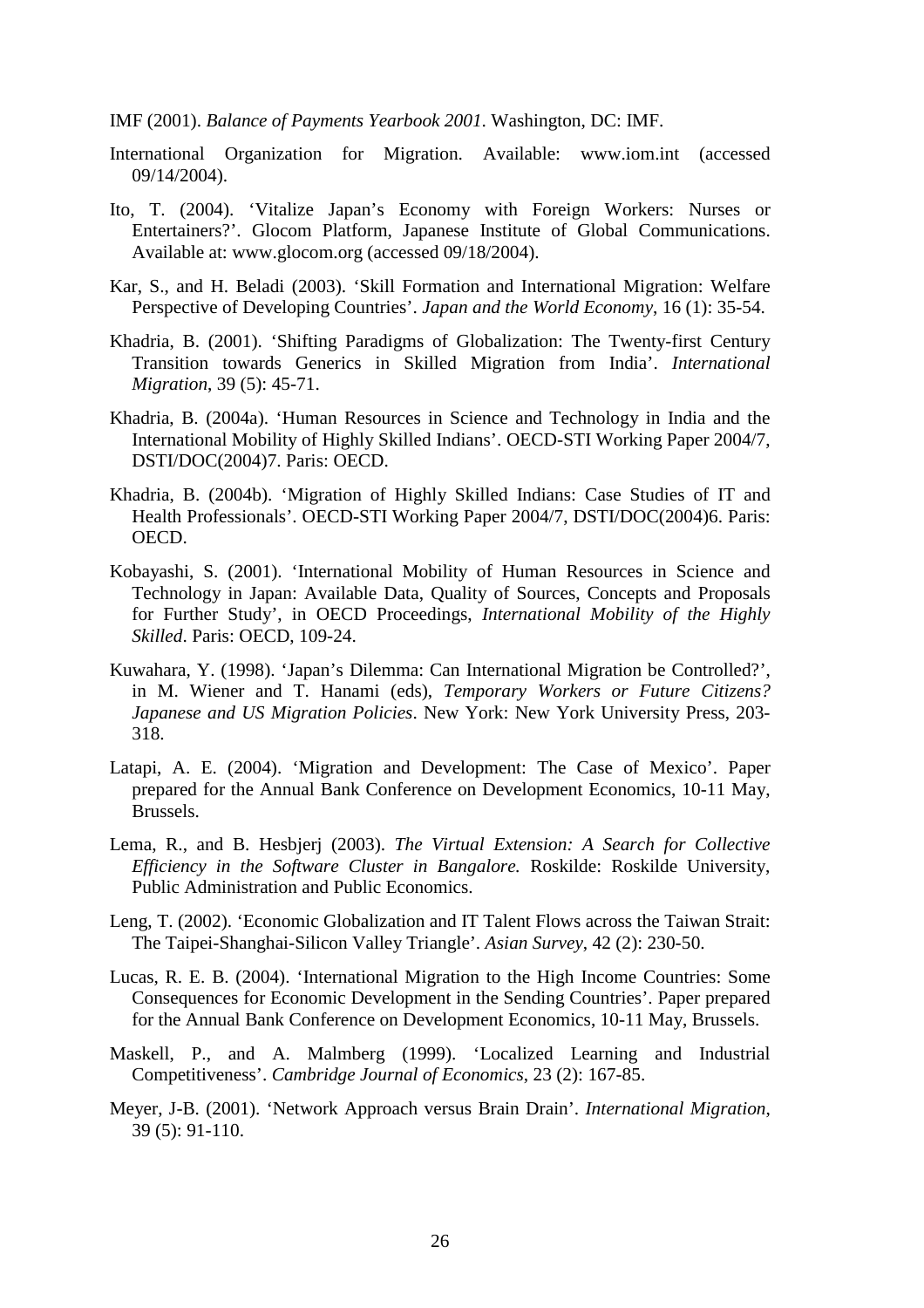- Meyer, J-B., and M. Brown (1999). 'Scientific Diasporas: A New Approach to the Brain Drain'. UNESCO Management of Social Transformation (MOST) Discussion Paper No. 41, 1-18. Florence: UNESCO.
- NASSCOM (2002). *Strategic Review 2002*. New Delhi: NASSCOM.
- NASSCOM (2003). *Strengthening the Human Resource Foundation of the Indian IT Enabled Services/IT Industry*. (Report by KPMG Advisory Services Private Ltd. In association with NASSCOM under the aegis of the Department of IT, Ministry of Information Technology and Communications, Government of India). New Delhi: NASSCOM.
- NASSCOM (2004). Available at: www.nasscom.com (accessed 09/08/2004).
- Nayyar, D. (1994). *Migration, Remittances and Capital Flows*. Delhi: Oxford University Press.
- Nayyar, D. (2002). 'Cross-border Movements of People', in D. Nayyar (ed.), *Governing Globalization: Issues and Institutions*. Oxford: Oxford University Press for UNU-WIDER.
- O'Hagan, S. B., and M. B. Green (2004). 'Corporate Knowledge Transfer via Interlocking Directorates: A Network Analysis Approach'. *Geoforum*, 35 (1): 127-39.
- OECD (2001). *International Mobility of the Highly Skilled*. OECD Proceedings. Paris: OECD.
- OECD (2003a). 'Current Regimes for Temporary Movement of Service Providers, Case Study: United States of America'. OECD-Working Party of the Trade Committee, TD/TC/WP(2002)23/FINAL, 6 February. Paris: OECD.
- OECD (2003b). 'Current Regimes for Temporary Movement of Service Providers, Case Study: Australia'. OECD-Working Party of the Trade Committee, TD/TC/WP(2002)22/FINAL, 6 February. Paris: OECD.
- OECD (2003c). 'Service Providers on the Move: The Economic Impact of Mode 4'. OECD-Working Party of the Trade Committee, TD/TC/WP(2002)12/FINAL, 19 March. Paris: OECD.
- Papademetriou, D. G., and K. A. Hamilton (2000). *Reinventing Japan: Immigration's Role in Shaping Japan's Future*. Washington, DC: Carnegie Endowment for International Peace.
- Raihan, A. (2004). 'Temporary Movement of Natural Persons: Market Liberalisation in Services Trade Work for Poor'. Paper prepared for the Annual Bank Conference on Development Economics, 10-11 May, Brussels.
- Ratha, D. (2003). 'Workers' Remittances: An Important and Stable Source of External Development Finance', in *Global Development Finance: Striving for Stability in Development Finance*. Washington, DC: World Bank, 157-75.
- Roseveare, D., and M. Jorgensen (2004). 'Migration and Integration of Immigrants in Denmark'. OECD Economics Department Working Papers No. 368, ECO/WKP(2004)9. Paris: OECD.
- Sassen, S. (1998). *Globalization and Its Discontents*. New York: New Press.